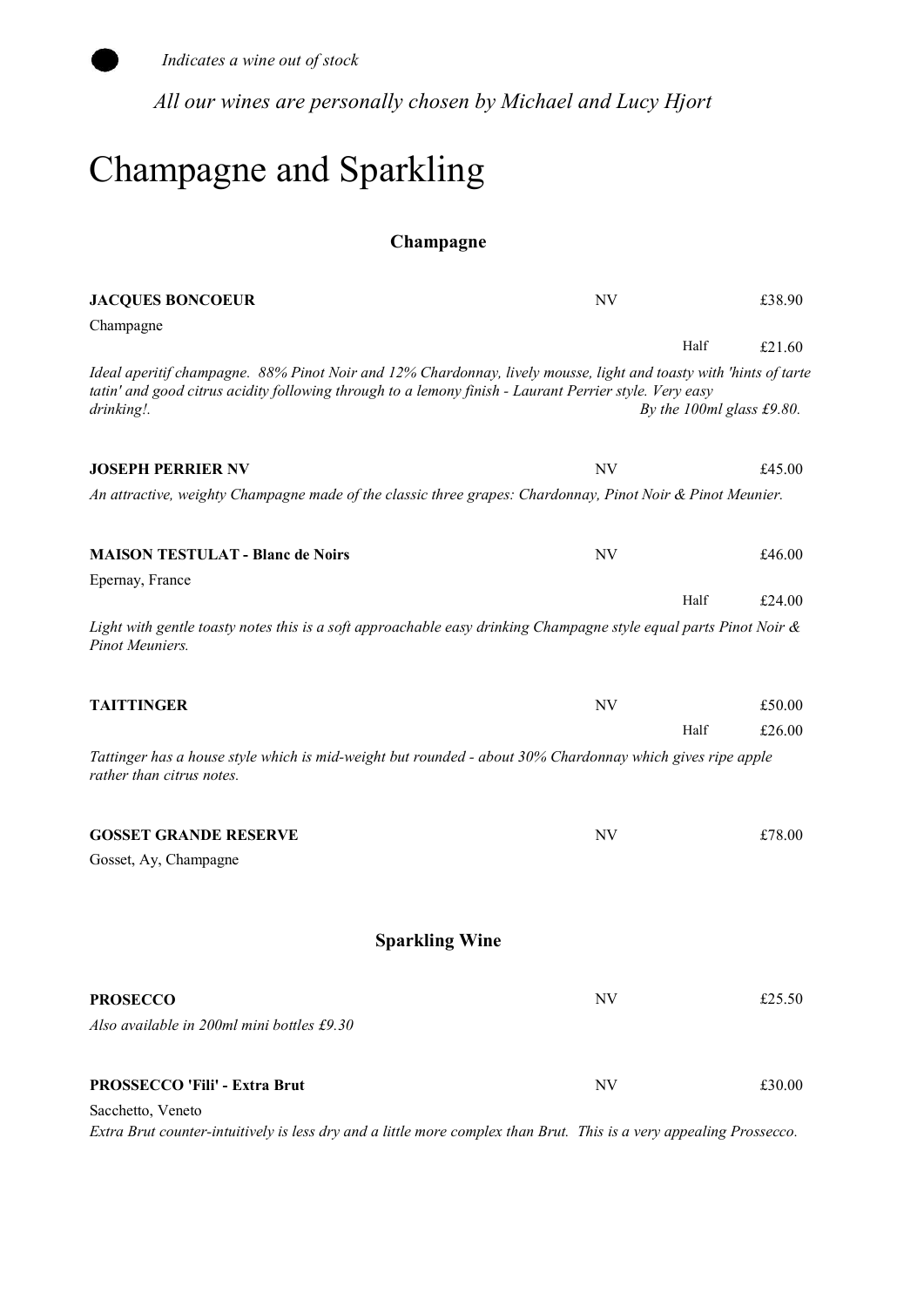| Gruppo Cevico, Emiglia Romagna<br>Fresh and frizzante rather than fully sparkling because secondary fermentation takes place in a regular wine bottle<br>and cork and is under less pressure than Champagne method. It makes a splendid and eminently quaffable aperitif.<br>My tip for a sunny day - should any come along! |           |         |
|------------------------------------------------------------------------------------------------------------------------------------------------------------------------------------------------------------------------------------------------------------------------------------------------------------------------------|-----------|---------|
| <b>NYETIMBER CLASSIC CUVEE</b>                                                                                                                                                                                                                                                                                               | NV        | £54.00  |
| Nyetimber, West Chiltington, England                                                                                                                                                                                                                                                                                         |           |         |
| This classic combination of Chardonnay, Pinot Noir and Pinot Meunier justified all the plaudits it generated.                                                                                                                                                                                                                | Half      | £29.00  |
| <b>NYETIMBER DEMI-SEC</b>                                                                                                                                                                                                                                                                                                    | NV        | £66.00  |
| Nyetimber, West Chiltington,<br>Rounded, sweet but zesty and a big hit at our recent tasting. Drink as an aperitif or as a dessert wine, but<br>especially nice with the Veal Tartare starter on our current menu.                                                                                                           |           |         |
| <b>CAVA VILARNAU</b>                                                                                                                                                                                                                                                                                                         | <b>NV</b> | £32.00  |
| Gonzales Byass, Barcelona<br>This organic Cava is a made from a blend of Macabeo, Parallada and Xarello. Ripe fruit and balanced acidity.<br>The wine is aged for two years before release.                                                                                                                                  |           |         |
| PICPOUL - CHARDONNAY Frisante                                                                                                                                                                                                                                                                                                | 2018      | £28.50  |
| Cote Mas, France<br>Light, aromatic but crisp white from Cote Mas, which is exuberantly frisante. Blended with Chardonnay to give it a<br>bit more substance.                                                                                                                                                                |           |         |
| Rose                                                                                                                                                                                                                                                                                                                         |           |         |
| <b>PROSECCO ROSE BRUT</b>                                                                                                                                                                                                                                                                                                    | 2020      | £30.00  |
| Terre di Sant Alberto, Valdobbiadene                                                                                                                                                                                                                                                                                         |           |         |
| This Prosecco -style blush wine is made from Pinot Nero. Soft bubbles, gentle red fruit on the nose, with a fresh dry<br>finish. 11.5% Alcohol.                                                                                                                                                                              |           |         |
| <b>NYETIMBER ROSE</b>                                                                                                                                                                                                                                                                                                        | NV        | £60.00  |
| Nyetimber                                                                                                                                                                                                                                                                                                                    |           |         |
| Delicious, well balanced sparking Rose with typical strawberry notes. Nyetimber is internationally recognised as<br>serious competition to even the best Champagnes.                                                                                                                                                         |           |         |
| <b>NYETIMBER 1086 Prestige Cuvee</b>                                                                                                                                                                                                                                                                                         | 2010      | £202.00 |
| Nyetimber, Sussex<br>A special, limited edition Rose made from Chardonnay, Pinot Noir and Pinot Meuniers. Sophisticated, dry and<br>elegant.                                                                                                                                                                                 |           |         |

PIGNOLETTO FRIZZANTE

2020 £26.00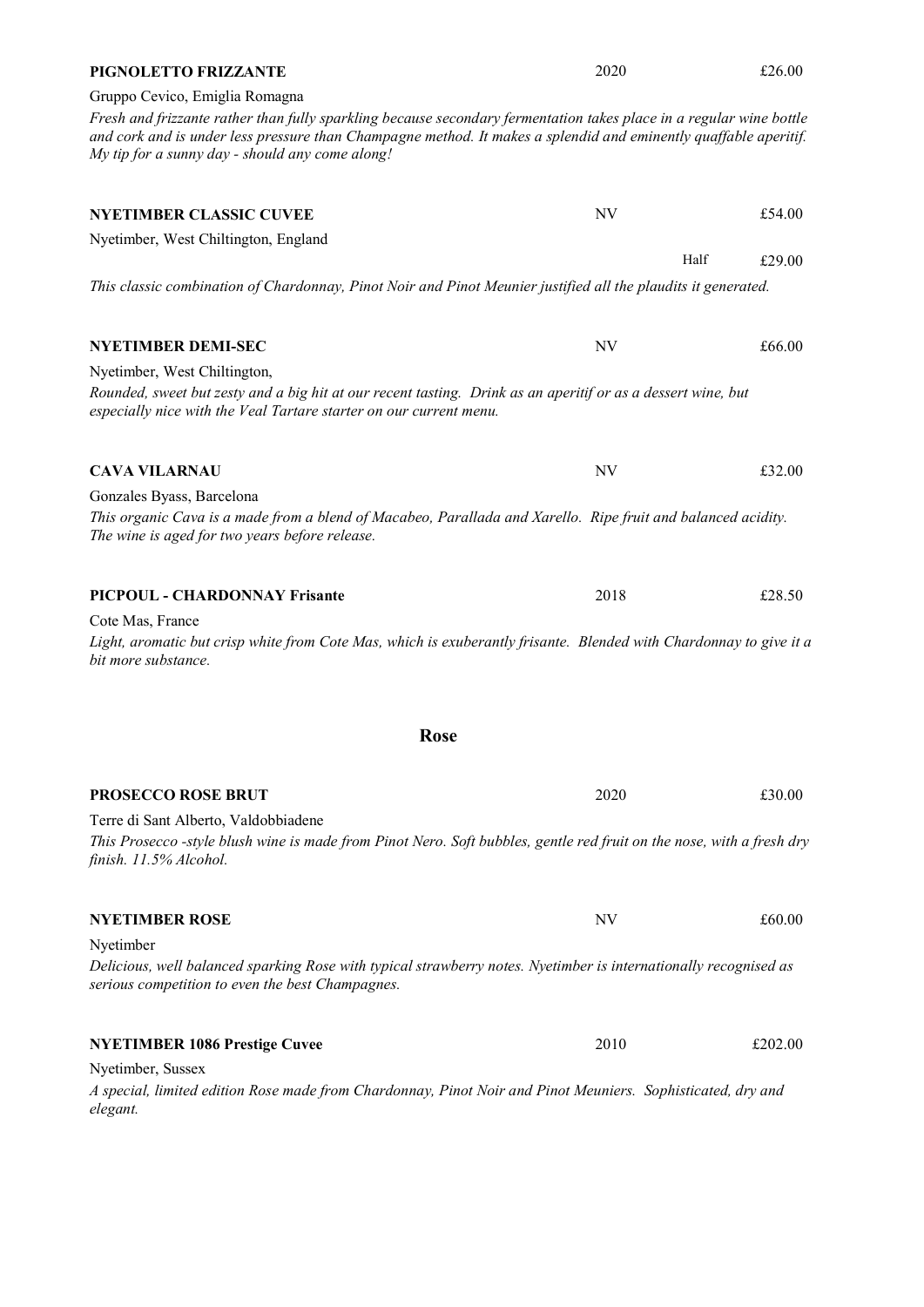

All our wines are personally chosen by Michael and Lucy Hjort

### French White

### White from all French Regions

| <b>SAUVIGNON ST BRIS</b>                                                                                                                                                | 2015         | £33.60 |
|-------------------------------------------------------------------------------------------------------------------------------------------------------------------------|--------------|--------|
| Goisot, St Bris, Burgundy                                                                                                                                               |              |        |
| The only Appellation in Burgundy which grows Sauvignon Blanc. Classically tart, crisp and mineral.                                                                      |              |        |
| <b>BOURGOGNE ALIGOTE</b>                                                                                                                                                | 2015         | £33.20 |
| Domaine Goisot, St Bris, Burgundy                                                                                                                                       |              |        |
| Organic, Biodynamic wines. Dry with crisp acidity but not too tart - if you like a mineral Chablis then you will love<br>this. 12.5% Alcohol.                           |              |        |
| <b>CHABLIS</b>                                                                                                                                                          | 2018         | £36.00 |
| Domaine Bernard Defaix, Chablis                                                                                                                                         |              |        |
|                                                                                                                                                                         | Half<br>2019 | £19.20 |
| Prieure Saint-Come, Chablis                                                                                                                                             |              |        |
| Dry, ripe apple fruit in good concentration with typical minerality.                                                                                                    |              |        |
| <b>CHABLIS PREMIER CRU FOURCHAUME</b>                                                                                                                                   | 2018         | £56.00 |
| Domaine Jean-Marc Brocard                                                                                                                                               |              |        |
| From the opposite side of the valley from the Village Chablis. This wine has seen a little oak and displays more<br>complexity - ripe fruit with notes of baked apples. |              |        |
| <b>MEURSAULT 'Le Limozin'</b>                                                                                                                                           | 2017         | £79.00 |
| Domaine Rene Monnier                                                                                                                                                    |              |        |
| Quite mineral initially this vintage opens after a little time to reveal a typically rounded buttery finish with good<br>depth and persistance.                         |              |        |
| <b>PULIGNY - MONTRACHET</b>                                                                                                                                             | 2016         | £82.00 |
| <b>Bachelet Monnot</b>                                                                                                                                                  |              |        |
| A classy and complex Burgundy from a top grower.                                                                                                                        |              |        |
| <b>MONTAGNY - Le Clou</b>                                                                                                                                               | 2017         | £46.00 |
| Clos Salomon, Montagny, Burgundy                                                                                                                                        |              |        |
| Chardonnay from the Challonais is always going to be riper and, for me, more approachable. This has a lovely<br>depth and complexity.                                   |              |        |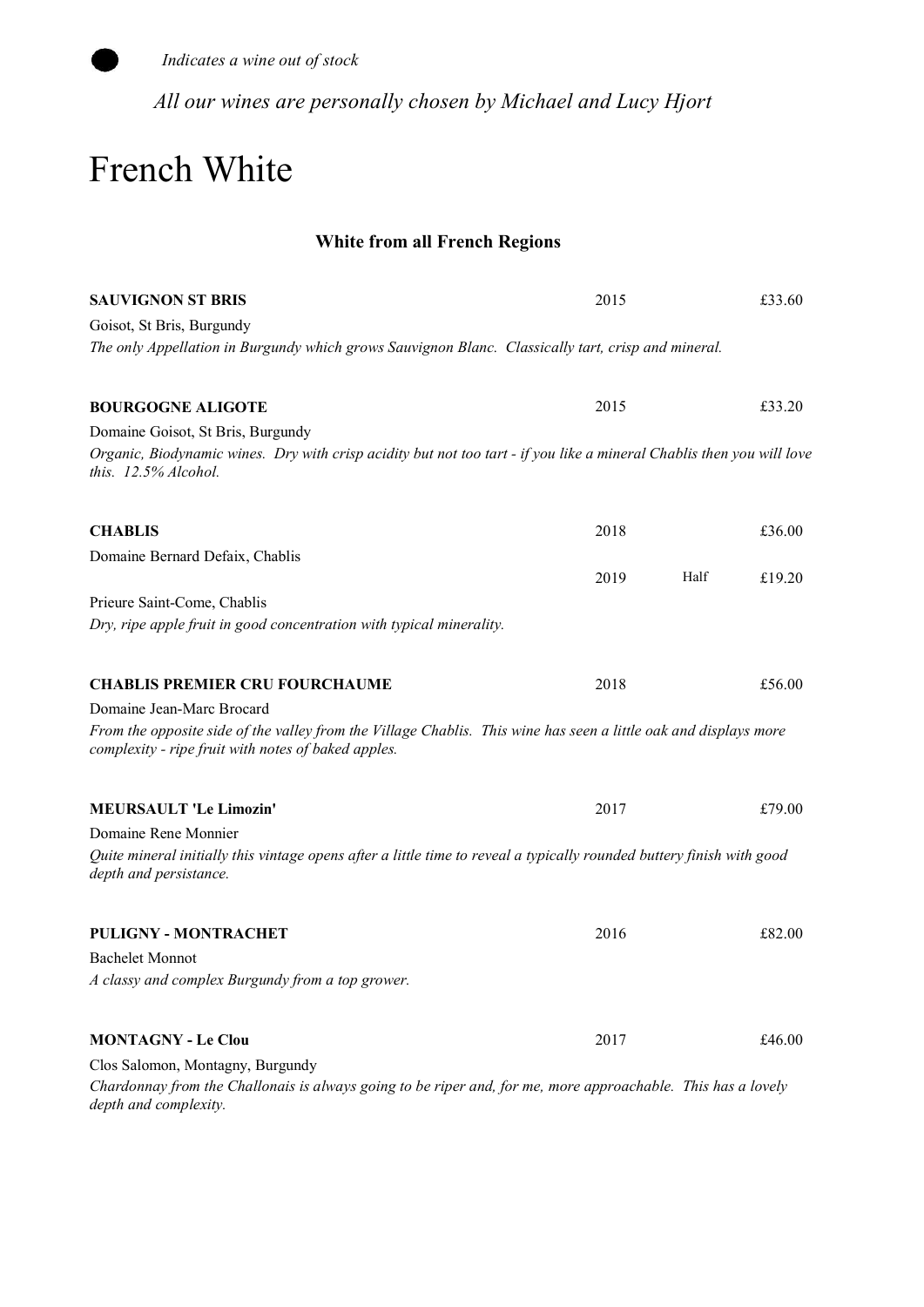| <b>MACON-UCHIZY</b>                                                                                                                                                                                       | 2018 |                  | £30.00 |
|-----------------------------------------------------------------------------------------------------------------------------------------------------------------------------------------------------------|------|------------------|--------|
| Domaine Talmard, Bourgogne<br>Unoaked Chardonnay from the Maconnais. Notes of 'hawthorn' on the floral nose, and a palate of baked apple<br>fruit, a suggestion of citrus and an underpinning minerality. |      |                  |        |
| <b>MUSCADET 'SUR LIE' - Chateau de Chasseloir</b>                                                                                                                                                         | 2016 |                  | £27.00 |
| Bernard Chereau, Nantes                                                                                                                                                                                   |      |                  |        |
| Fresh, tart and clean but with a rich earthy note on the finish. The depth added by being 'sur lie' puts it head and<br>shoulders above the basic stuff - still drinking well 2021.                       |      |                  |        |
| <b>SAUVIGNON DE TOURAINE</b>                                                                                                                                                                              | 2019 |                  | £27.50 |
| Domaine du Haut Perron, Touraine, France<br>Well-balanced, fresh ripe fruit and crisp acidity. A classic French Sauvignon Blanc.                                                                          |      |                  |        |
| <b>SANCERRE</b>                                                                                                                                                                                           | 2018 |                  | £38.00 |
| Vincent Pinard<br>All the typical characteristics of well made Sancerre, dry fruity with a hint of blackcurrent leaf and asparagus.                                                                       |      |                  |        |
| <b>POUILLY FUME</b>                                                                                                                                                                                       | 2020 |                  | £33.00 |
| Serge Dagueneau & Filles<br>Classy example of this 'flinty' classic.                                                                                                                                      |      |                  |        |
| SAUVIGNON-COLUMBARD                                                                                                                                                                                       | 2019 |                  | £22.00 |
| Cotes de Gascogne                                                                                                                                                                                         |      |                  |        |
| Light fresh quaffing Sauvignon. 11.5% Alcohol                                                                                                                                                             |      | 1/2 Litre Carafe |        |
| <b>GEWURZTRAMINER</b>                                                                                                                                                                                     | 2018 |                  | £33.00 |
| Hunawhir, Haut-Rhin, Alsace<br>Very attractive example of its kind - perfume on the nose balanced nicely with rounded fruit on the palate hinting<br>towards ripe grapefruit.                             |      |                  |        |
| <b>GEWURZTRAMINER 'Classic'</b>                                                                                                                                                                           | 2014 | Half             | £20.00 |
| Hugel, Riquewhir, Alsace<br>Gewurztraminer from one of the big names.                                                                                                                                     |      |                  |        |
| <b>CHARDONNAY Cuvee Baron</b>                                                                                                                                                                             | 2017 |                  | £29.00 |
| Domaine St Hilaire, Pay d'Oc<br>A simple fruity wine with good balancing minerality. From the estate of Englishman Nick Kent in Pay d'Oc.                                                                 |      |                  |        |
| <b>VERMENTINO</b>                                                                                                                                                                                         | 2018 |                  | £26.00 |
| Domainne St Hilaire, France<br>This Southern French Vermentino - lively acidity with ripe, rounded citrus and pithy finish. From Nick Kent's<br>vinyard in the Pay d'Oc.                                  |      |                  |        |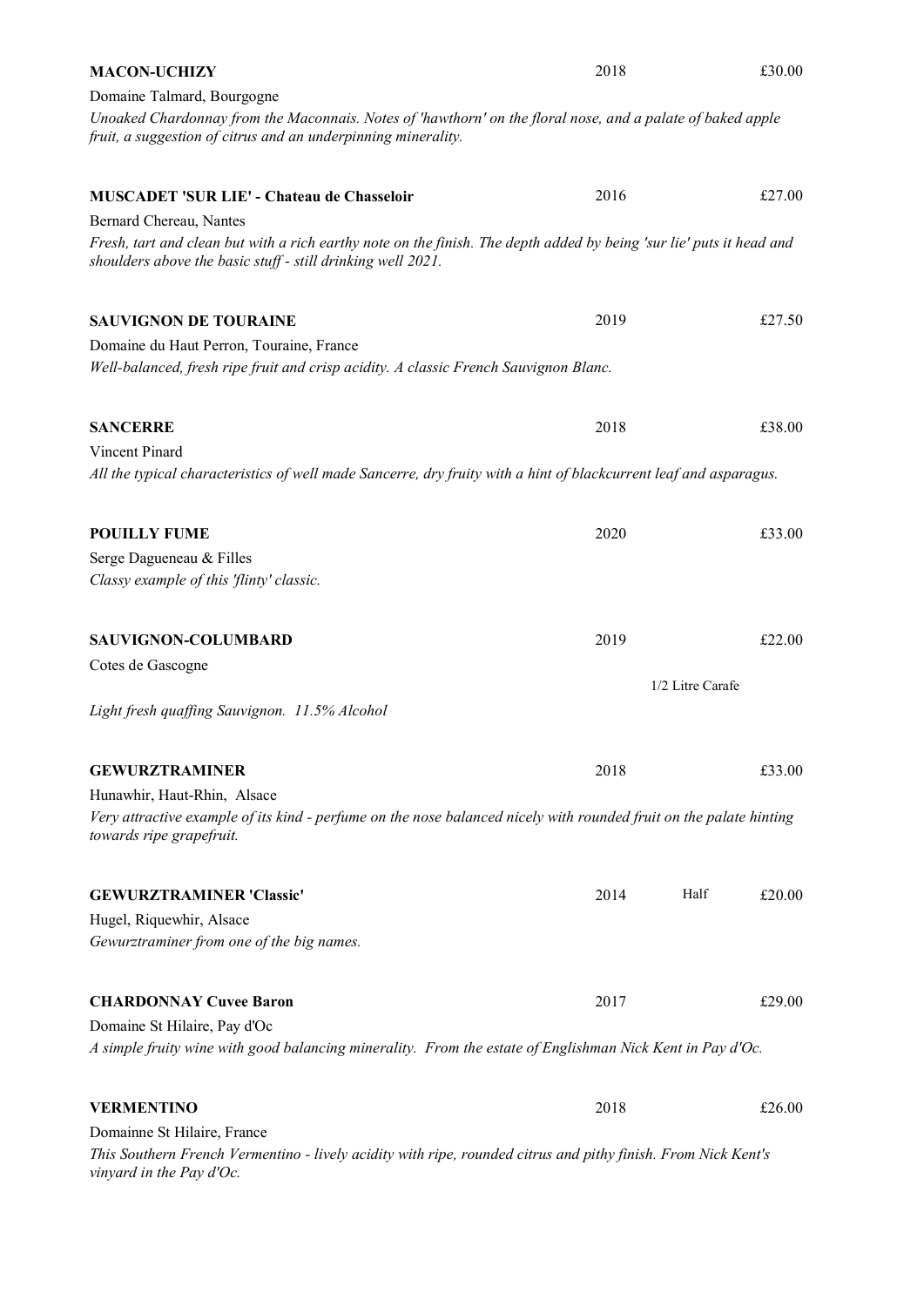# Bordeaux CHATEAU LESTRILLE CAPMARTIN

A good concentration of fruit and oak combine in this full-bodied traditional-style white Bordeaux which punches well above its weight. Sauvignon Gris, Semillon and Sauvignon in this mix.

Indicates a wine out of stock

All our wines are personally chosen by Michael and Lucy Hjort

### New World White

#### New Zealand & Australian White

| <b>FIANO - Laisse Faire</b>                                                                                                                                                                       | 2016 | £33.00 |
|---------------------------------------------------------------------------------------------------------------------------------------------------------------------------------------------------|------|--------|
| Larry Cherubino, Frankland river, Western Australia                                                                                                                                               |      |        |
| Larry Cherubino believes in making wines with as little intervention as possible. Hand harvested, sorted and<br>naturally fermented. Fresh but full, with citrus, peach and almond notes. Organic |      |        |
| <b>MOSSWOOD CHARDONNAY</b>                                                                                                                                                                        | 2017 | £48.00 |
| Margaret River, Australia                                                                                                                                                                         |      |        |
| With more than a nod to the Cote de Beaune, this voluptuous wine displays floral and nut aromas. The palate offers<br>nut, crème brulee and smokey complexity when it warms up a bit.             |      |        |
| <b>HAWKES BAY CHARDONNAY</b>                                                                                                                                                                      | 2016 | £56.00 |
| Esk Valley Winery, New Zealand                                                                                                                                                                    |      |        |
| Winemakers' Reserve limited edition. So limited that they have now recalled all UK stock to keep it to themselves in<br>NZ. They can't get their hands on mine though! 13.5% alcohol. Bin End     |      |        |
| <b>WURZER</b>                                                                                                                                                                                     | 2016 | £28.50 |
| Seifried Estate, Nelson, New Zealand                                                                                                                                                              |      |        |
| Light but complex, hints of apricots and nuts and an slightly off-dry finish. With Gewurtztraminer and Muller<br>Thurgau as parents it has an attractive Germanic nose.                           |      |        |
| <b>FAULTLINE SAUVIGNON BLANC</b>                                                                                                                                                                  | 2020 | £26.00 |
| Marlborough, New Zealand                                                                                                                                                                          |      |        |
| This wine softened over lockdown replacing gooseberry acidity with riper tropical fruit character.                                                                                                |      |        |
| <b>HUNTER'S GEWURZTRAMINER</b>                                                                                                                                                                    | 2017 | £35.00 |
| Marlborough, New Zealand                                                                                                                                                                          |      |        |

Well balanced, rich, with a medium dry finish.

#### VIOGNIER

Ripe fruit with subtle notes of apricot,orange blossom and peach on the nose and good balancing acidity.

2015 £40.00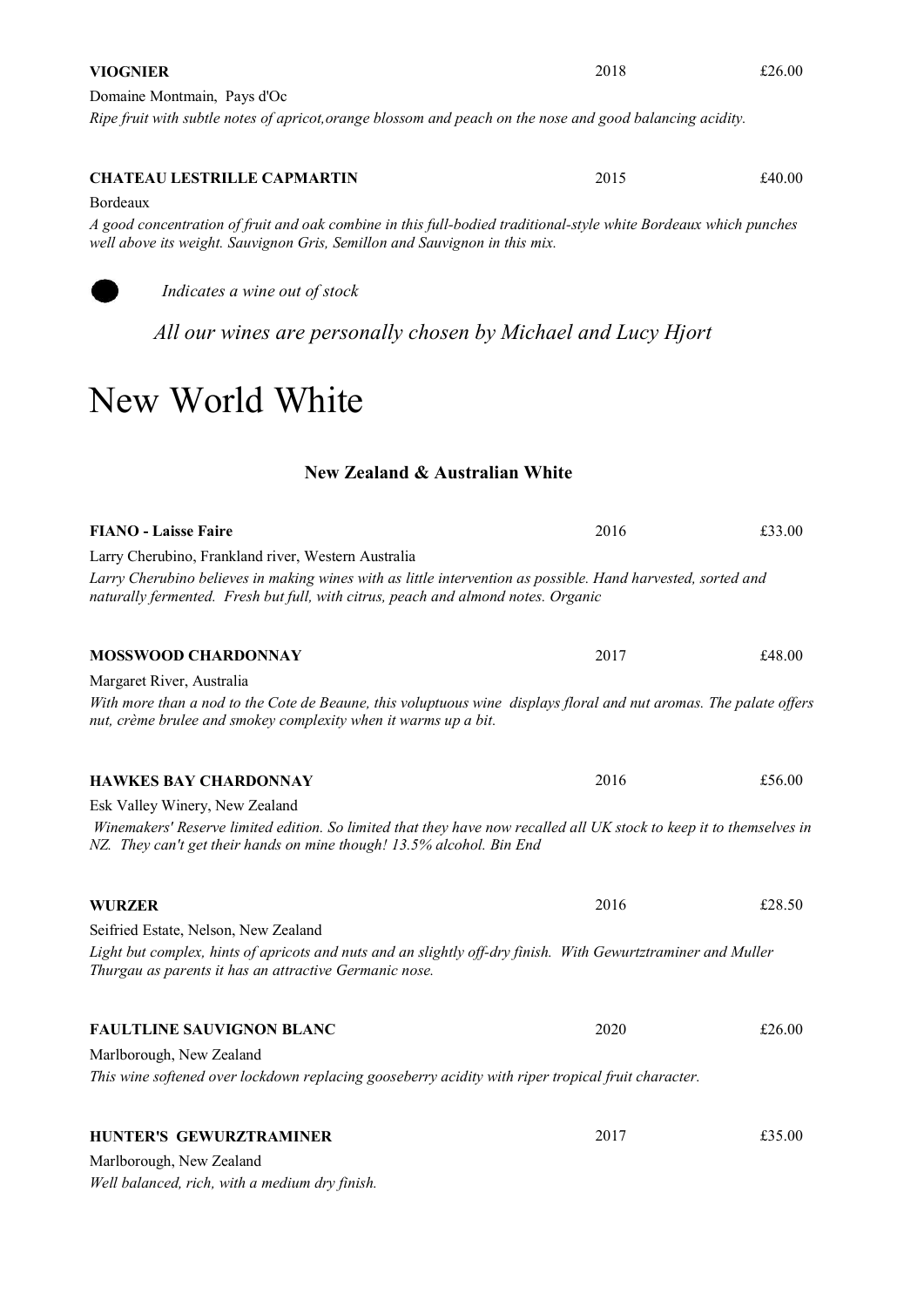| <b>SAUVIGNON BLANC - TWO RIVERS</b>                                                                                                                                                                          | 2020             | £29.50 |  |
|--------------------------------------------------------------------------------------------------------------------------------------------------------------------------------------------------------------|------------------|--------|--|
| Marlborough, New Zealand                                                                                                                                                                                     |                  |        |  |
| This Sauvignon Blanc from an organic winery combines subtle herbaceous notes with the characteristic tart<br>gooseberry, bright acidity and citrus, of Marlborough Sauvignon. Aged on the lees for 3 months. |                  |        |  |
| <b>LEEFIELD PINOT GRIS</b>                                                                                                                                                                                   | 2018             | £27.00 |  |
| Marlborough, New Zealand                                                                                                                                                                                     |                  |        |  |
| Refreshing with a rounded mouthfeel. This is a good value Pinot Gris and a very versatile food wine.                                                                                                         |                  |        |  |
| <b>PINOT GRIS - GREYWAKE</b>                                                                                                                                                                                 | 2018             | £35.00 |  |
| Marlborough, New Zealand                                                                                                                                                                                     |                  |        |  |
| <b>ST CLAIR RIESLING</b>                                                                                                                                                                                     | 2015             | £37.00 |  |
| Marlborough, New Zealand                                                                                                                                                                                     |                  |        |  |
| A well-balanced Riesling showing that the St Clair winery doesn't just make Sauvignon Blanc. 11% alcohol                                                                                                     |                  |        |  |
| 'HALINA' RIESLING                                                                                                                                                                                            | 2012             | £33.00 |  |
| Archangel Winery, Central Otago, New Zealand                                                                                                                                                                 |                  |        |  |
| An off-dry riesling, viscous palate with typical petrol on the nose.                                                                                                                                         |                  |        |  |
| <b>Other New World Whites</b>                                                                                                                                                                                |                  |        |  |
| <b>HOUSE SAUVIGNON BLANC</b>                                                                                                                                                                                 | 2020             | £22.00 |  |
| Chile                                                                                                                                                                                                        |                  |        |  |
|                                                                                                                                                                                                              | 1/2 Litre Carafe | £14.70 |  |
| A well balanced Sauvignon the nose and palate is simply fresh, ripe, ruit. Good benchmark wine.                                                                                                              |                  |        |  |
| <b>HAZY VIEW CHENIN BLANC</b>                                                                                                                                                                                | 2017             | £24.00 |  |
| Western Cape, South Africa                                                                                                                                                                                   |                  |        |  |
| Well balanced benchmark Chenin, South Africa's version of Vouvray, easy drinking, off-dry, fruity not tart.                                                                                                  |                  |        |  |
| <b>CHENIN BLANC</b>                                                                                                                                                                                          | 2018             | £26.00 |  |
| Franschoek Cellars, South Africa                                                                                                                                                                             |                  |        |  |
| A full bodied Chenin Blanc, ripe fruit but with fresh citrus notes 13%.                                                                                                                                      |                  |        |  |
| <b>ERNST GOUWS CHENIN BLANC</b>                                                                                                                                                                              | 2018             | £27.40 |  |
| Stellenbosch, South Africa                                                                                                                                                                                   |                  |        |  |
| <b>UNOAKED CHARDONNAY</b>                                                                                                                                                                                    | 2020             | £25.00 |  |
| Franschoek Cellar, Western Cape, South Africa                                                                                                                                                                |                  |        |  |
| Unoaked this attractive wine has notes of pineapple and citrus balanced by lively acidity. Excellent value.                                                                                                  |                  |        |  |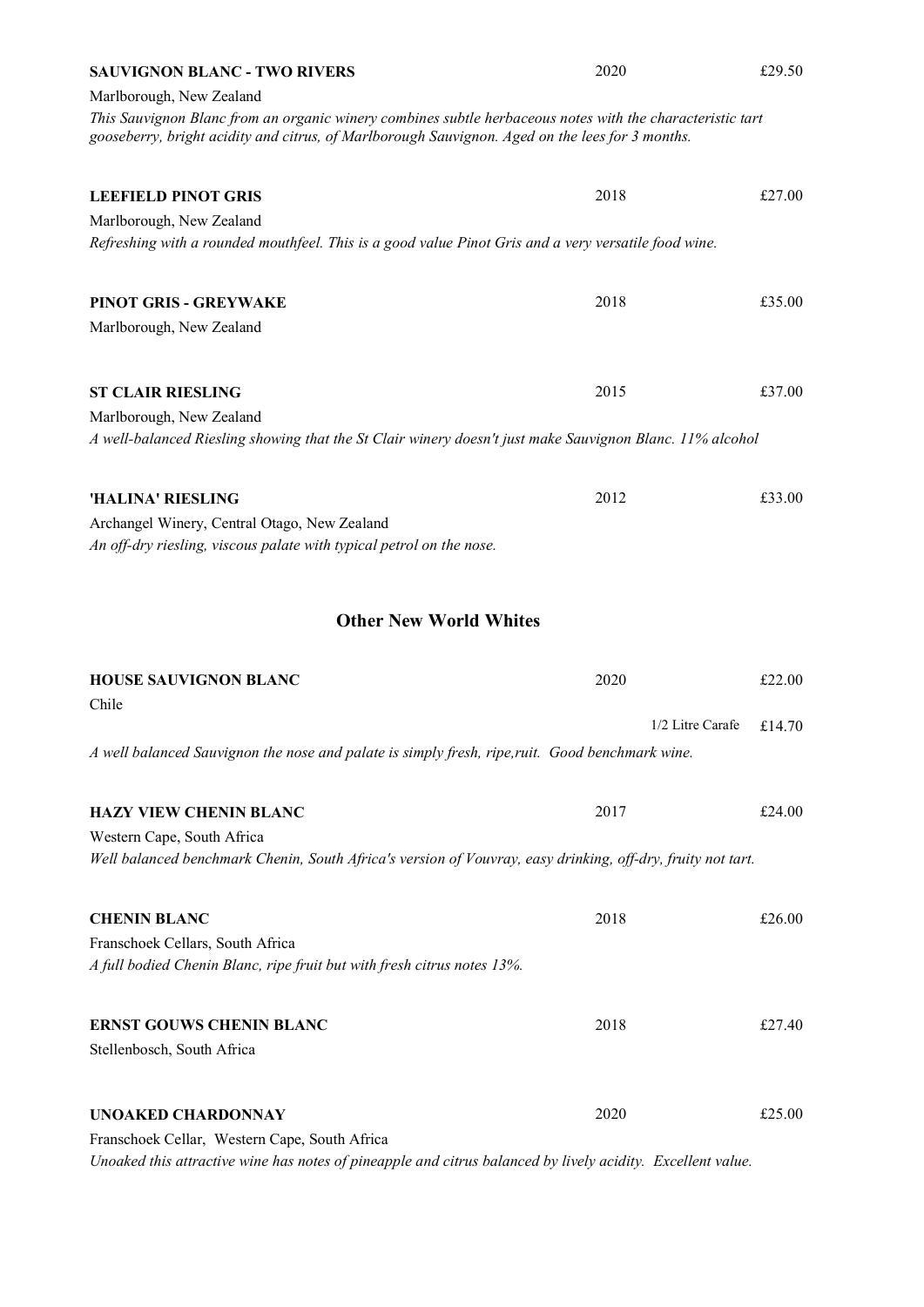| <b>GRENACHE BLANC</b>                                                                                                                                                                                          | 2016 |                  | £34.00 |
|----------------------------------------------------------------------------------------------------------------------------------------------------------------------------------------------------------------|------|------------------|--------|
| Olifantsberg, S Africa                                                                                                                                                                                         |      |                  |        |
| Rounded and complex. Organic                                                                                                                                                                                   |      |                  |        |
|                                                                                                                                                                                                                |      |                  |        |
| <b>LISMORE CHARDONNAY</b>                                                                                                                                                                                      | 2017 |                  | £52.00 |
| Greyton, South Africa<br>Samantha O'Keefe produces rich, complex handcrafted wines. Barrel fermented and matured in French oak for 11<br>months. This wine displays soft fruit layered with honey and vanilla. |      |                  |        |
| <b>RIESLING - PINOT GRIGIO</b>                                                                                                                                                                                 | 2016 |                  | £27.20 |
| Niagra Peninsula, Canada                                                                                                                                                                                       |      |                  |        |
| What happens when you mix Riesling and Pinot Grigio in Canada? Aging with style, this is a rich fruity deeply<br>coloured wine with a long elegant 'reisling' finish. Viscous but not cloying. 12% alcohol.    |      |                  |        |
| <b>KSARA CHARDONNAY</b>                                                                                                                                                                                        | 2017 |                  | £40.00 |
| Chateau Ksara, Bekaa Valley, Lebanon                                                                                                                                                                           |      |                  |        |
| This Chardonnay shows a traditional French influence. Fruit, oak, balancing acidity, a creamy mouthfeel and a<br>long, powerful finish - very tasty.                                                           |      | 1/2 Litre Carafe | £26.70 |
| Indicates a wine out of stock                                                                                                                                                                                  |      |                  |        |
| All our wines are personally chosen by Michael and Lucy Hjort                                                                                                                                                  |      |                  |        |
|                                                                                                                                                                                                                |      |                  |        |
| Dessert                                                                                                                                                                                                        |      |                  |        |
|                                                                                                                                                                                                                | 2011 | Half             | £22.00 |
| <b>CHATEAU DE CRABITAN</b><br>Sainte Crox du Mont                                                                                                                                                              |      |                  |        |
| Light, uncomplicated, hints of honey and lavender on the finish.                                                                                                                                               |      |                  |        |
| <b>LA FLEUR D'OR</b>                                                                                                                                                                                           | 2015 | Half             | £27.00 |
| Sauternes, France                                                                                                                                                                                              |      |                  |        |
| Classic young Sauternes. Golden, sweet and viscous, with pithy marmalade notes.                                                                                                                                |      |                  |        |
| <b>MOSCATO D'ASTI</b>                                                                                                                                                                                          | 2018 | Half             | £19.00 |
| Paolo Saracco, Castiglione Tinella, Italy<br>Light (only 6%) and slightly pearlant, sweet ripe grapes with notes of apricot and elderflower. Works as an aperitif<br>as well. Summer in a glass!               |      |                  |        |
| <b>ELYSIUM BLACK MUSCAT</b>                                                                                                                                                                                    | 2017 | Half             | £25.00 |
| Quady Winery, Madera, California                                                                                                                                                                               |      |                  |        |

A garnet-coloured red dessert wine made from Black Muscat grapes. Sweet but with tart cherry notes that make it a good match with chocolate.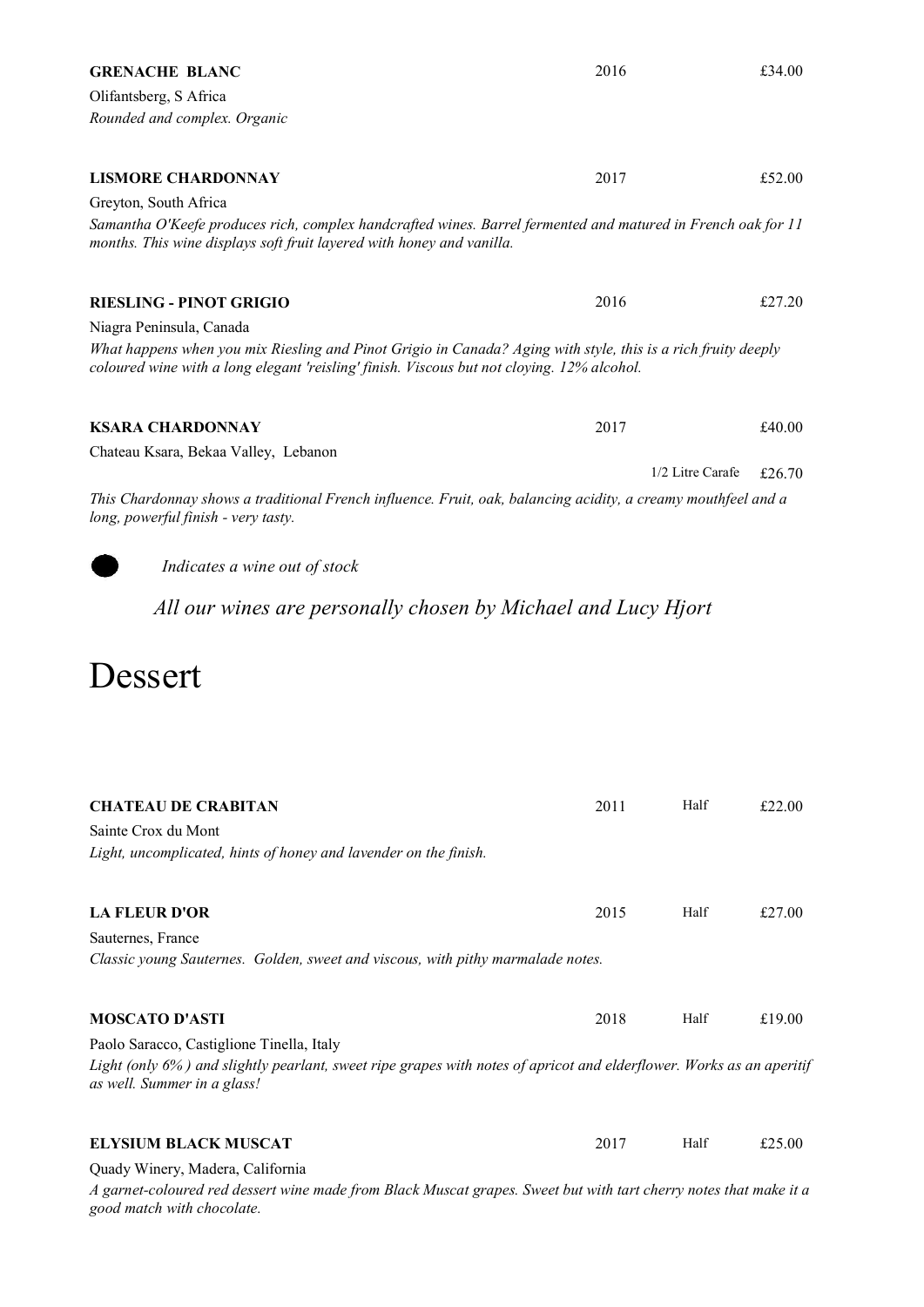| <b>MOSCATEL DE SETUBAL</b>                                                                                                                              | 2011 |                                          | £30.00 |
|---------------------------------------------------------------------------------------------------------------------------------------------------------|------|------------------------------------------|--------|
| Portugal                                                                                                                                                |      |                                          |        |
| The normally pale yellow, light and floral characteristics of Moscatel have developed into an amber, rich dessert<br>wine with notes of honey and figs. |      |                                          |        |
| <b>BOTRYTIS SEMILLON - Riverina</b>                                                                                                                     | 2018 | Half                                     | £25.00 |
| Berton Vinyards, NSW Australia                                                                                                                          |      |                                          |        |
| Lush, marmalde and honey notes with a mouthwatering acidity.                                                                                            |      | By the glass $50ml \text{ } \pounds4.00$ |        |
| <b>MAVRODAPHNE OF PATRAS</b>                                                                                                                            | NV   |                                          | £23.00 |
| Cambas Winery, Attica, Greece                                                                                                                           |      |                                          |        |
| A sweet red wine. 15% alcohol, this has a nose reminiscent of an Italian Passito, but with a lighter finish, a                                          |      |                                          |        |
| refreshing accompaniment to desserts and cheese.                                                                                                        |      | By the glass $50ml$ £3.80                |        |
| 'SWEET AGNES' RIESLING                                                                                                                                  | 2016 | Half                                     | £32.00 |
|                                                                                                                                                         |      |                                          |        |
| Seifried Vinyard, Nelson, New Zealand<br>Lush ripe citrus and spicy honey notes. Winner of a Decanter Platinum award in 2017                            |      |                                          |        |
|                                                                                                                                                         |      |                                          |        |
| <b>ICE WINE</b>                                                                                                                                         | 2016 | Half                                     | £57.60 |
| Pelee Island Winery, Ontario, Canada                                                                                                                    |      |                                          |        |
| Rich, golden and viscous. 9.5% alcohol                                                                                                                  |      |                                          |        |
| Indicates a wine out of stock                                                                                                                           |      |                                          |        |

All our wines are personally chosen by Michael and Lucy Hjort

### French Red

### Beaujolais and Red Burgundy

| <b>BROUILLY</b>                                                                                                | 2016 | £34.00  |
|----------------------------------------------------------------------------------------------------------------|------|---------|
| Dominique Piron                                                                                                |      |         |
| Smooth but complex Beaujolais Cru. Blackcurrant, blueberry & kirsch on the palate.                             |      |         |
| <b>FLEURIE</b>                                                                                                 | 2016 | £33.00  |
| Olivier Ravier Beaujolais, France                                                                              |      |         |
| Textbook Fleurie. Juicy red-cherry fruit on the nose and palate with appropriate acidity and spice to balance. |      |         |
| <b>GEVREY-CHAMBERTIN 1er CRU - Les Fonteys</b>                                                                 | 2015 | £165.00 |
| Pierre Naigeon                                                                                                 |      |         |
| 100 year old vines have produced this rich, soft and persistent wine.                                          |      |         |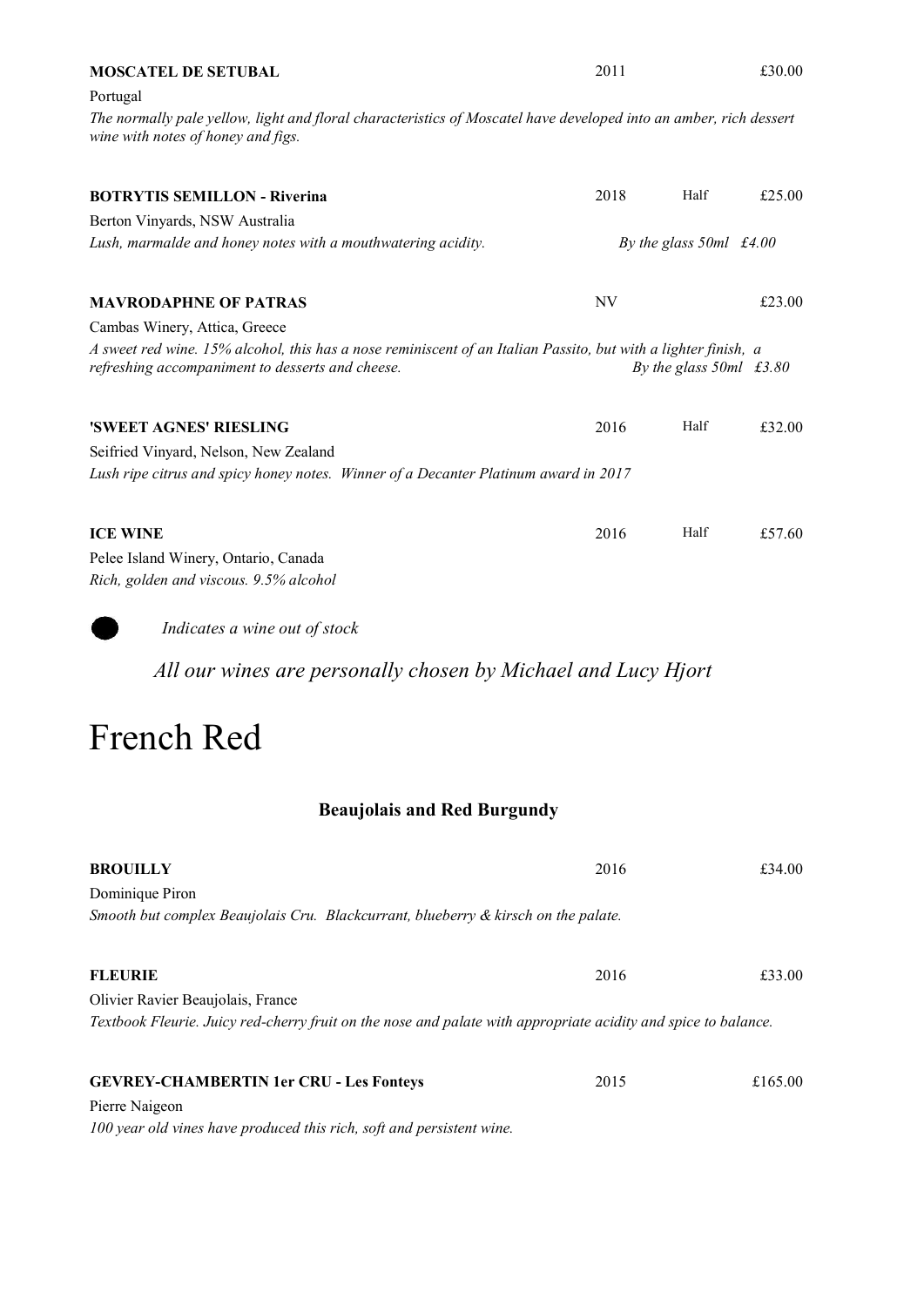| <b>VOLNAY 1er CRU - Clos des Anges</b>                                                                                                                                                                             | 2015 | £128.00        |  |
|--------------------------------------------------------------------------------------------------------------------------------------------------------------------------------------------------------------------|------|----------------|--|
| Domaine Nicolas Rossignol                                                                                                                                                                                          |      |                |  |
| 14 months on oak, this is modern Burgundy with more than a nod to the classical style. Lucy was very taken with<br>this one even after several hours of wine tasting!                                              |      |                |  |
| <b>GIVRY 1er CRU - CLOS SALOMON</b>                                                                                                                                                                                | 2016 | £56.00         |  |
| Domaine de Clos Salomon, Givry                                                                                                                                                                                     |      |                |  |
| Typical of the Cote Chalonais, the Pinot from here makes smooth reds lighter than the Cote de Beaune and the<br>most Sounthern of my Burgundy reds. Light bright raspberry & red fruit on the nose, smooth finish. |      | Half<br>£28.00 |  |
| <b>Bordeaux Red</b>                                                                                                                                                                                                |      |                |  |
| <b>CHATEAU MEAUME Bordeaux Superieur</b>                                                                                                                                                                           | 2016 | £29.00         |  |
| Marasin, Bordeaux                                                                                                                                                                                                  |      |                |  |
| Merlot dominant, with Cabernet Sauvignon and Cabernet Franc. Tobacco, Black plum, Blackberry, Cedar &<br>Leather. 14%                                                                                              |      |                |  |
| <b>CHATEAU LA CROIX BELLEVUE</b>                                                                                                                                                                                   | 2012 | £45.00         |  |
| Lalande de Pomerol<br>Blending 50%Merlot, and 25% each of Cabernet Franc and Cabernet Sauvignon.                                                                                                                   |      |                |  |
| <b>CLOS SAINTE ANNE</b>                                                                                                                                                                                            | 2011 | £50.00         |  |
| Pomerol<br>Lighter than my other Pomerol wines I find this still very attractive. 60% Merlot, 30% Cabernet Franc and 10%<br>Cabernet Sauvignon. Alcohol 13%.                                                       |      |                |  |
| <b>FUGUE DE NENIN</b>                                                                                                                                                                                              | 2009 | £63.00         |  |
| Pomerol                                                                                                                                                                                                            |      |                |  |
| A typical blend of Merlot and Cabernet Franc, the blackcurrant quite distinct but still a little 'stalky' to my mind,<br>following through to a dry finish. Firm but appropriate tannins. Alcohol 14%              |      |                |  |
| <b>CHATEAU GOMBAUDE-GUILLOT</b>                                                                                                                                                                                    | 2009 | £102.00        |  |
| Pomerol                                                                                                                                                                                                            |      |                |  |
| Organic and Biodynamic. A blend of 80% Merlot and 20% Cabernet Franc. A big juicy wine with firm but<br>integrated tannins. Some sediment so ideally allow a little time for decanting. Alcohol 13.5%.             |      |                |  |
| <b>ST EMILION Grand Cru</b>                                                                                                                                                                                        | 2015 | £67.00         |  |
| Chateau Boutisse, Bordeaux                                                                                                                                                                                         |      |                |  |
| Ripe red fruits with a little toasted spice, cinnamon & clove are mentioned in reviews. Bin End                                                                                                                    |      |                |  |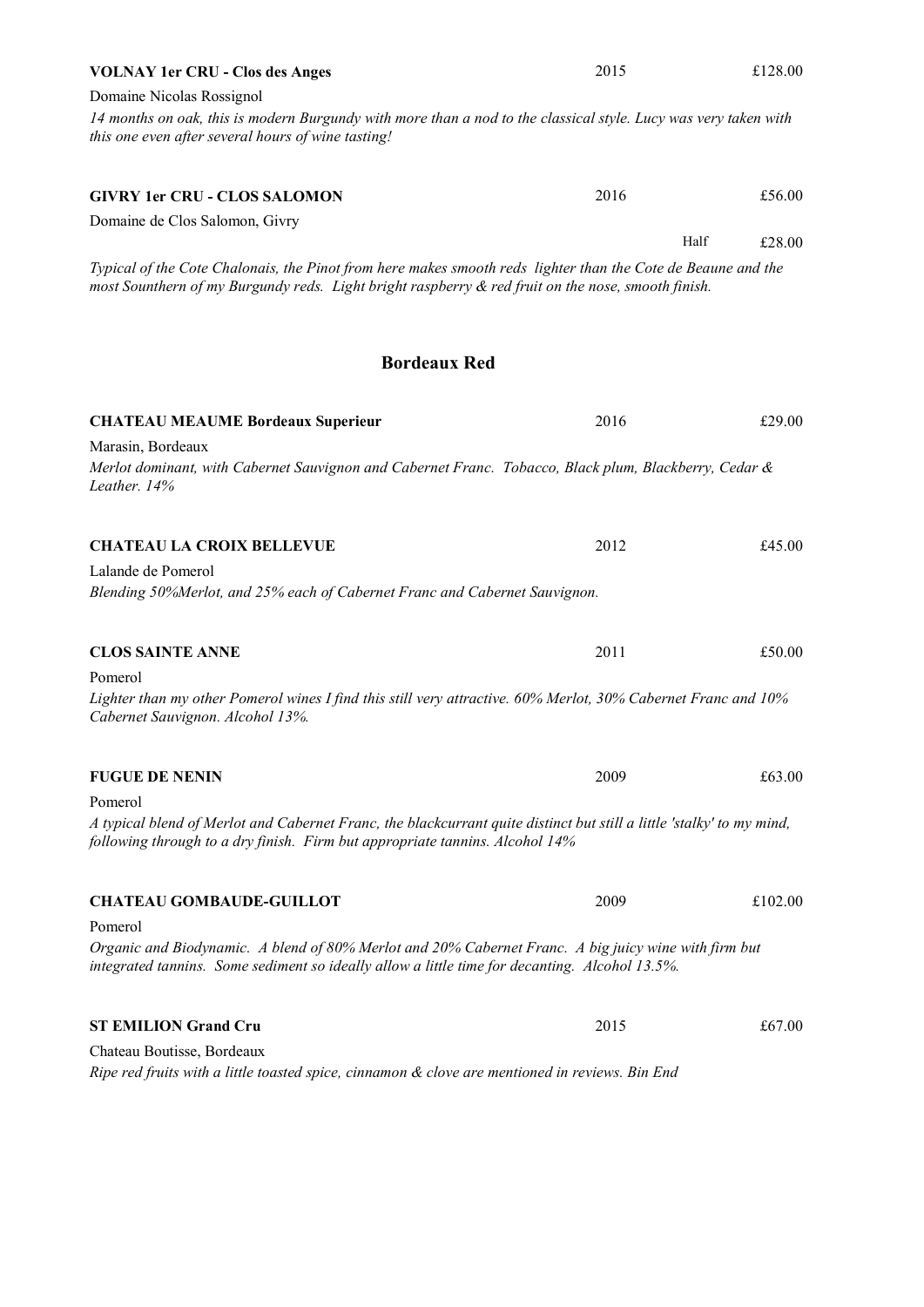| <b>BORDEAUX SUPERIEUR Les Source</b>                                                                                                                                                                                                           | 2016 |                  | £40.00 |
|------------------------------------------------------------------------------------------------------------------------------------------------------------------------------------------------------------------------------------------------|------|------------------|--------|
| Chateau Jean Faux, Sainte Radegonde, Bordeaux                                                                                                                                                                                                  |      |                  |        |
|                                                                                                                                                                                                                                                |      | 1/2 Litre Carafe | £25.40 |
| With Bordeaux prices increased steeply this one represents great value. It is a blend of ripe Merlot (80%) and<br>Cabernet Franc (20%) similar to its more famous neighbours St Emilion and Castillon. Organic and Biodynamic,<br>14% alcohol. |      |                  |        |
| <b>MONTAGNE SAINT-EMILION</b>                                                                                                                                                                                                                  | 2016 |                  | £39.00 |
| Chateau Montaiguillon, Libournais, France                                                                                                                                                                                                      |      |                  |        |
|                                                                                                                                                                                                                                                | 2018 | Half             | £19.60 |
| Chatea Montaigillaon, Libournais, France<br>Merlot from the hills overlooking St Emilion and Pomerol. Juicy black fruits and plums on the palate.                                                                                              |      |                  |        |
| <b>CHATEAU BEAU-SITE Cru Bourgois</b>                                                                                                                                                                                                          | 2003 |                  | £54.00 |
| St-Estephe, Bordeaux                                                                                                                                                                                                                           |      |                  |        |
| Classic, appealing blend of 70% Cabernet Savignon and 30% Merlot. 13% Alcohol.                                                                                                                                                                 |      |                  |        |
| <b>CHATEAU DU GLANA</b>                                                                                                                                                                                                                        | 2011 |                  | £80.00 |
| St Julien                                                                                                                                                                                                                                      |      |                  |        |
| This Grand Vin de Bordeaux is owned by the more famous Beychevelle. Say no more!                                                                                                                                                               |      |                  |        |
| <b>CHATEAU PRIBAN Cru Bourgeois</b>                                                                                                                                                                                                            | 2015 |                  | £40.00 |
| Haut-Medoc                                                                                                                                                                                                                                     |      |                  |        |
| Evenly split Cabernet Sauvignon and Merlot. Black fruits and a dry, savoury finish.                                                                                                                                                            |      |                  |        |
| <b>CHATEAU CARREYRE</b>                                                                                                                                                                                                                        | 2015 |                  | £48.00 |
| Domaine Fabre, Margaux                                                                                                                                                                                                                         |      |                  |        |
| Generously fruity 70% Merlot, 20% Cabernet Sauvignon, 10% Petit Verdot aged in new oak for between 12 to 14<br>months.                                                                                                                         |      |                  |        |
| <b>MARGAUX DE BRANE</b>                                                                                                                                                                                                                        | 2014 |                  | £74.00 |
| Henri Lurton, Margaux                                                                                                                                                                                                                          |      |                  |        |
| A Bordeau of finesse and elegance from the younger plots of Chateau Brane-Cantenac. Surpisingly this Margaux is<br>Merlot dominated.                                                                                                           |      |                  |        |
| <b>CHATEAU MEYNEY</b>                                                                                                                                                                                                                          | 2007 |                  | £68.00 |
| Saint-Estephe                                                                                                                                                                                                                                  |      |                  |        |
| Fruit and ageing cedar on the nose combine with well-integrated tannins to be a satisfying wine.                                                                                                                                               |      |                  |        |
| <b>CHATEAU TRONQUOY LALANDE</b>                                                                                                                                                                                                                | 2007 |                  | £82.00 |
| Saint-Estephe                                                                                                                                                                                                                                  |      |                  |        |
| Classic, mature Bordeaux with a core of bramble, currant and plum fruit fused with figs, vegetable notes and added<br>minerality. Drinking well now.                                                                                           |      |                  |        |

Rhone and Southern France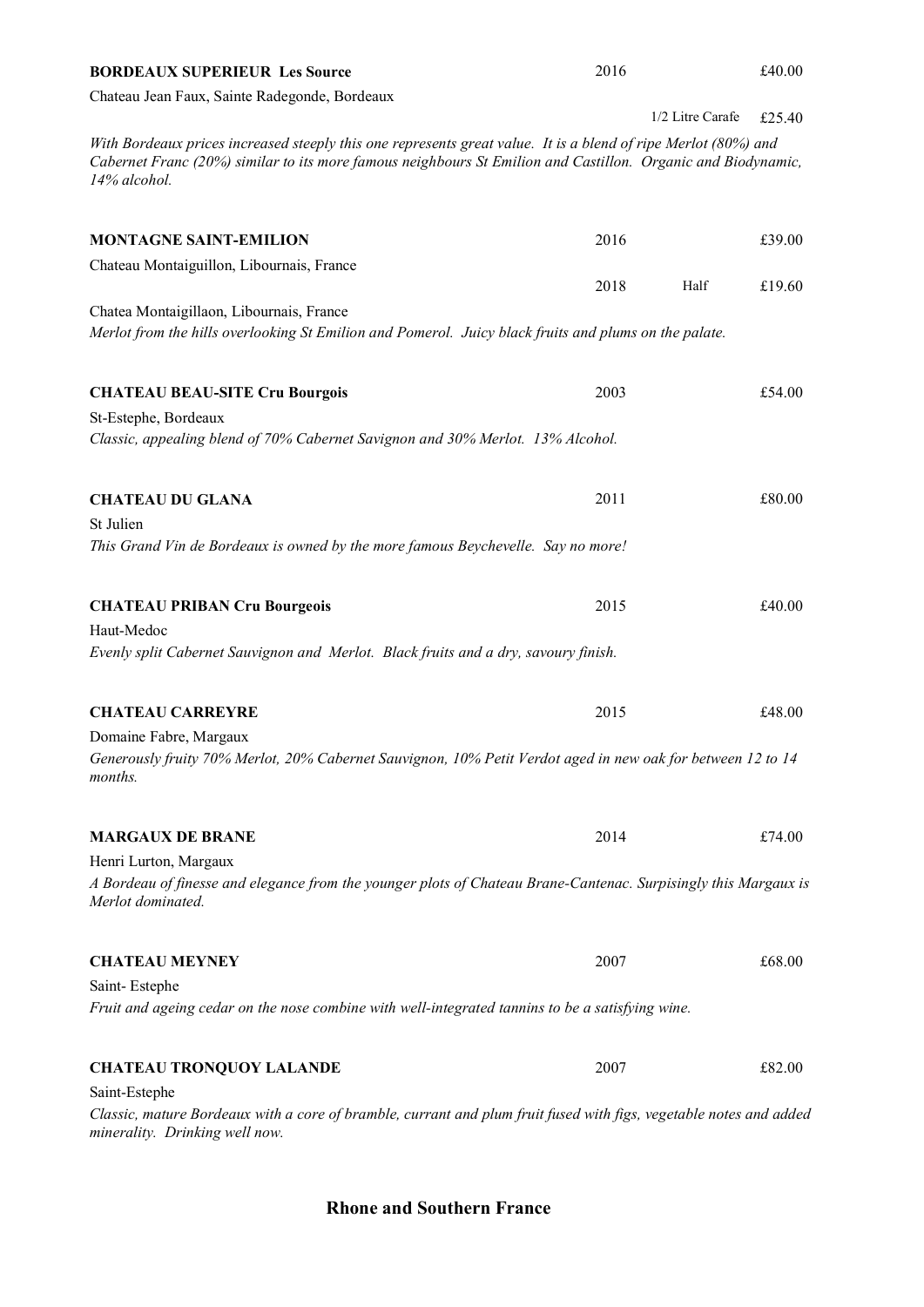| <b>COTE ROTIE</b>                                                                                                                                                                                                                             | 2007 | £78.00 |
|-----------------------------------------------------------------------------------------------------------------------------------------------------------------------------------------------------------------------------------------------|------|--------|
| <b>Bernard Burgaud</b>                                                                                                                                                                                                                        |      |        |
| <b>Bin End</b>                                                                                                                                                                                                                                |      |        |
|                                                                                                                                                                                                                                               |      |        |
| <b>ADVOCATE - Cabernet/Merlot</b>                                                                                                                                                                                                             | 2017 | £29.40 |
| Domaine St Hilare,                                                                                                                                                                                                                            |      |        |
| An Englishman abroad, bought St Hilare and makes some lovely wines. This one is well-balanced with ripe fruit<br>and subtle, integrated tannins. Punches above its weight compared to many Bordeaux of similar price if they exist<br>at all! |      |        |
| <b>CAMPUGET SYRAH '1753'</b>                                                                                                                                                                                                                  | 2016 | £30.00 |
| Chateau de Campuget, Costiere de Nimes, Rhone                                                                                                                                                                                                 |      |        |
| This is a typical Southern French Syrah, light and subtle, dry and spicy.                                                                                                                                                                     |      |        |
|                                                                                                                                                                                                                                               |      |        |
| <b>RARE VINYARDS CARIGNAN</b>                                                                                                                                                                                                                 | 2019 | £22.00 |
| Pay d'Oc.                                                                                                                                                                                                                                     |      |        |
| A southern Carignan, light and soft, designed for easy drinking.                                                                                                                                                                              |      |        |
|                                                                                                                                                                                                                                               |      |        |
|                                                                                                                                                                                                                                               | 2018 | £26.40 |
| Domaine Foncalieu, Languedoc                                                                                                                                                                                                                  |      |        |
| Very pleasing blend of 80% Syrah and 20% Grenache. Soft, medium bodied with a dry gently spicy finish.                                                                                                                                        |      |        |
|                                                                                                                                                                                                                                               |      |        |
| <b>COTES DU RHONE</b>                                                                                                                                                                                                                         | 2018 | £27.50 |
| Domaine Andre Brunel,                                                                                                                                                                                                                         |      |        |
| Attractive and versatile medium-bodied food wine made of the typical Rhone blend of Grenache, Cincault and<br>Syrah.                                                                                                                          |      |        |
| <b>JOIE DE VIGNE GRENACHE - PINOT NOIR</b>                                                                                                                                                                                                    | 2018 | £23.80 |
| Pays d'Oc                                                                                                                                                                                                                                     |      |        |
| Light fruity versatile red.                                                                                                                                                                                                                   |      |        |
| Indicates a wine out of stock                                                                                                                                                                                                                 |      |        |
| All our wines are personally chosen by Michael and Lucy Hjort                                                                                                                                                                                 |      |        |

## Other European Red

#### YORKSHIRE RED

2019 £32.00

Little Wold Vinyard, South Cave

Proof that the sun does shine in Yorkshire. This is a smooth red made from Rondo. Soft tannins, red fruit and a balancing acidity with a gentle peppery finish.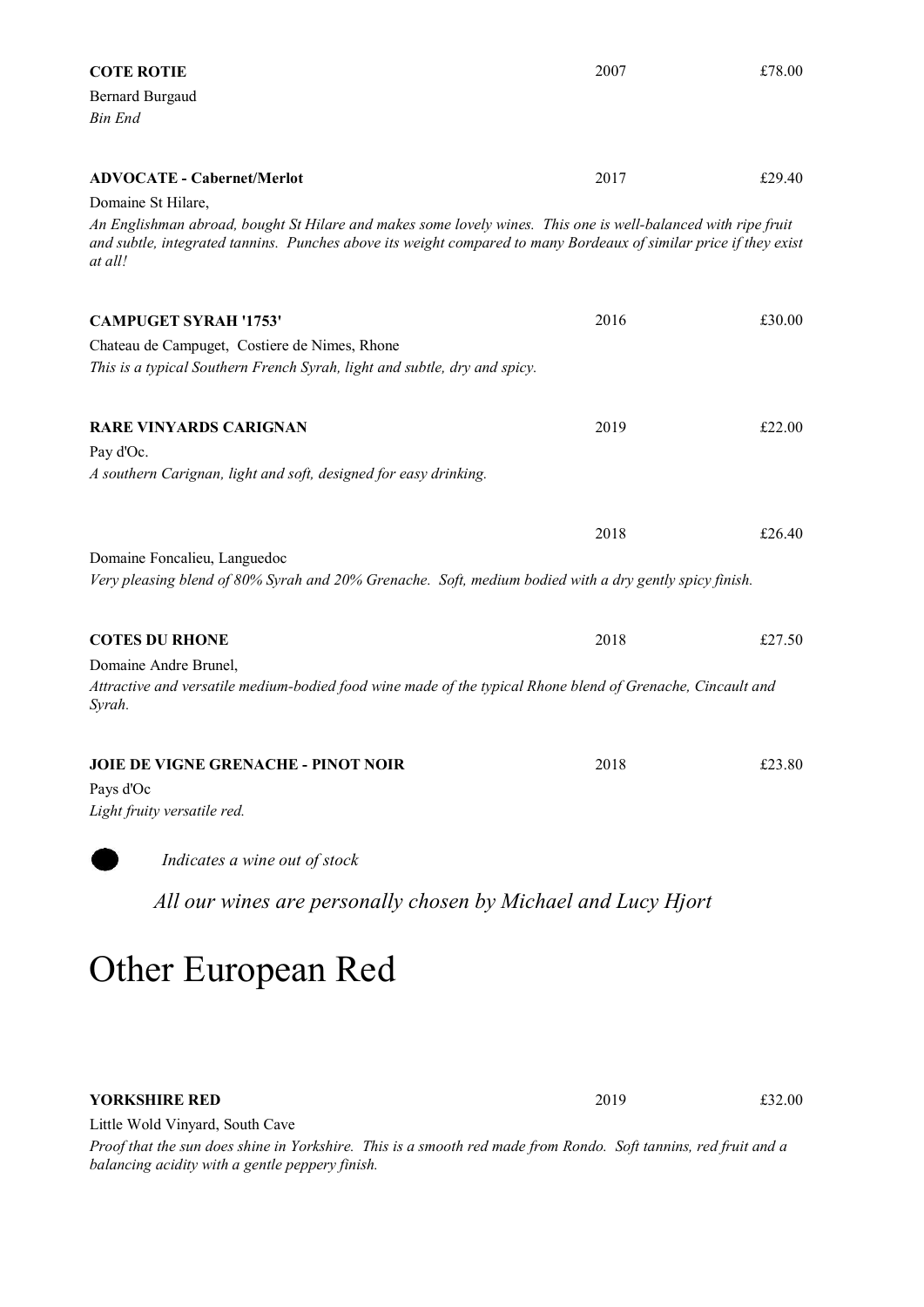| <b>NERO D'AVOLA - ZENZA</b>                                                                                                                                                                                                                                                      | 2019 | £29.00  |
|----------------------------------------------------------------------------------------------------------------------------------------------------------------------------------------------------------------------------------------------------------------------------------|------|---------|
| Sicily                                                                                                                                                                                                                                                                           |      |         |
| Certified organic, this is a big-hitting wine. Deep colour, intense aromas, hints of black peper, dark chocolate,<br>berries and vanilla.                                                                                                                                        |      |         |
| MONTEPULCIANO D'ABRUZZO                                                                                                                                                                                                                                                          | 2020 | £26.00  |
| Light but lively cherry fruit, gentle acidity and soft tannins. 13% Alcohol. Organic.                                                                                                                                                                                            |      |         |
|                                                                                                                                                                                                                                                                                  |      |         |
| <b>TAURASI</b>                                                                                                                                                                                                                                                                   | 2012 | £50.00  |
| Feudi di San Gregorio, Campania                                                                                                                                                                                                                                                  |      |         |
| Savoury and herbal notes with hints of liquorice. Quite high in tannins, this Aglianico has been cellared here to<br>soften for a couple of years, to justify the growing reputation of this wine from the vinyards around Naples.                                               |      |         |
| <b>TOSCANA SANGIOVESE</b>                                                                                                                                                                                                                                                        | 2019 | £26.20  |
| Poggio Anima, Siena, Italy                                                                                                                                                                                                                                                       |      |         |
| This Sangiovese (the grape behind Chianti) is light and easy drinking, with flavours of bright morello cherry,<br>raspberry and plum a typical edge of dried flowers. 13% alcohol.                                                                                               |      |         |
| <b>CHIANTI CLASSICO - Peppoli</b>                                                                                                                                                                                                                                                | 2017 | £30.80  |
| Antinori, Tuscany                                                                                                                                                                                                                                                                |      |         |
| From the well-respected Antinori portfolio. Deceptively light and very dry, bright cherry notes with balancing<br>acidity and a hint of warm, earth on the finish. Text-book Chianti                                                                                             |      |         |
| <b>TIGNANELLO</b>                                                                                                                                                                                                                                                                | 2016 | £124.00 |
| Antinori, Tuscany                                                                                                                                                                                                                                                                |      |         |
| The Antinori family is justifiably renowned as wine makers. This is one of his crowning glories and strictly<br>allocated - a complex wine which defies the Italian wine DOCG laws since it has added Cabernet Sauvignon to the<br>Sangiovese. Surprisingly forward for its age. |      |         |
| <b>BARBERA D'ASTI</b>                                                                                                                                                                                                                                                            | 2018 | £29.00  |
| Villa Giarda, Piedmont                                                                                                                                                                                                                                                           |      |         |
| A good expression of this variety. Morello cherry and a little earthy spice on the finish. 14% alcohol.                                                                                                                                                                          |      |         |
| <b>VALPOLICELLA RIPASSO SUPERIORE</b>                                                                                                                                                                                                                                            | 2016 | £48.00  |
| Zenato                                                                                                                                                                                                                                                                           |      |         |
| Ripe concentrated sun-baked fruit, well integrated tannins and that lovely earthy Italian finish - a real mouthfull.<br>We don't have an Amarone on our list at present - but this comes a close second!                                                                         |      |         |
| <b>GAJA BRUNELLO DI MONTALCINO</b>                                                                                                                                                                                                                                               | 2014 | £124.00 |
| Gaja Winery, Pieve St Restituta, Montalcino                                                                                                                                                                                                                                      |      |         |
|                                                                                                                                                                                                                                                                                  | 2008 | £166.00 |
| Tart morello cherry and raisins. The palate is quite forward and complex with well-integrated tannins for it's age.                                                                                                                                                              |      |         |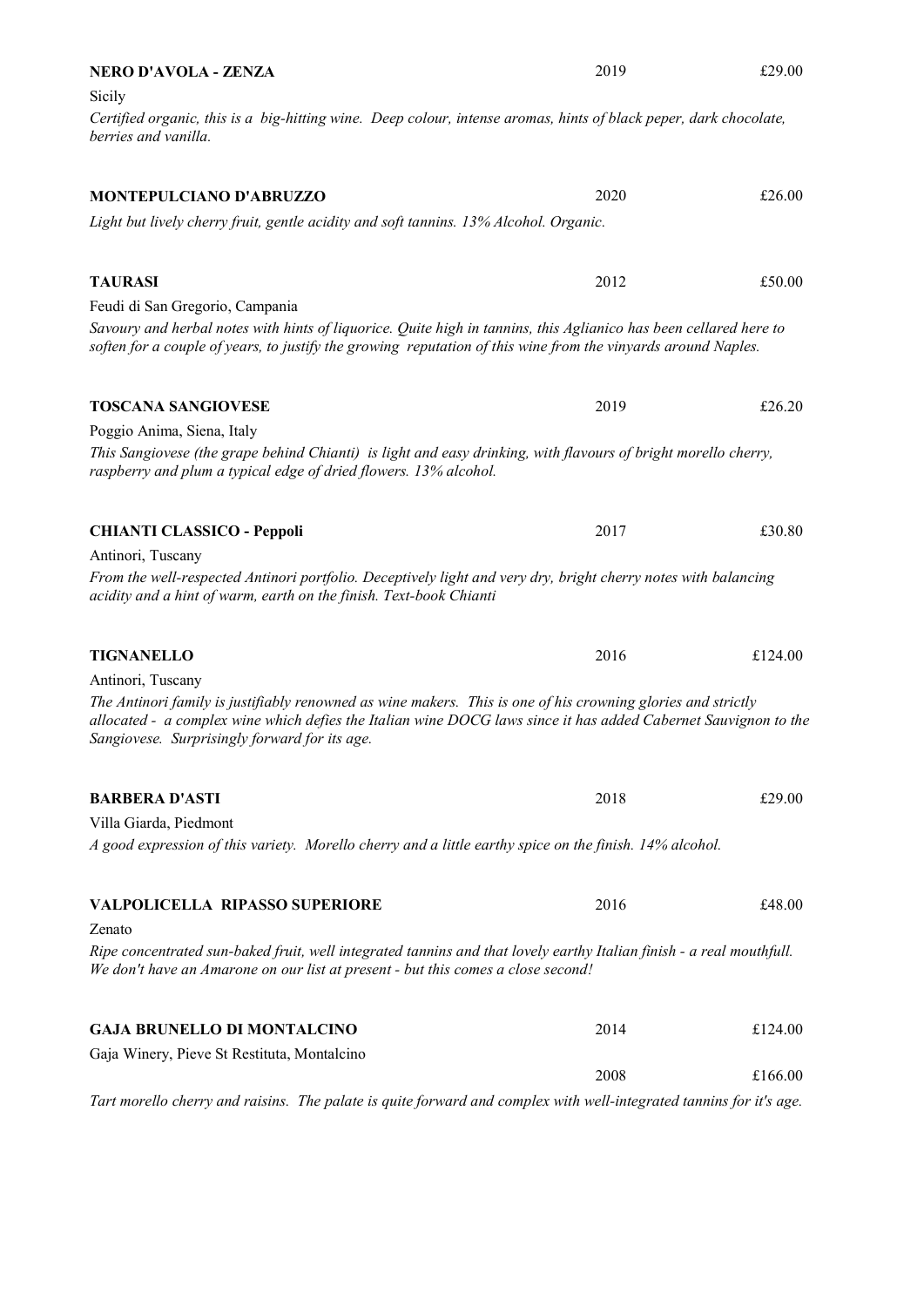| <b>MATE BRUNELLO DI MONTALCINO</b>                                                                                                                                                                                                     | 2012             | £82.00 |  |
|----------------------------------------------------------------------------------------------------------------------------------------------------------------------------------------------------------------------------------------|------------------|--------|--|
| Mate Winery, St Restituta, Montalcino                                                                                                                                                                                                  |                  |        |  |
| Representing a middle ground in style and excellent value. Still 14.5% alcohol and that typical dusty warm climate                                                                                                                     |                  |        |  |
| finish but paler and lighter in body than the Gaja. Drinking very nicely this November.                                                                                                                                                |                  |        |  |
|                                                                                                                                                                                                                                        |                  |        |  |
|                                                                                                                                                                                                                                        |                  |        |  |
| <b>CABALETTA</b>                                                                                                                                                                                                                       | 2016             | £26.60 |  |
| Tenuta Fiorebelli, Venezie                                                                                                                                                                                                             |                  |        |  |
|                                                                                                                                                                                                                                        | 1/2 Litre Carafe | £18.40 |  |
| Ripe fruit and earthy finish this blend of Corvina, Rondinello and Cabernet Sauvignon tastes almost Sicilian yet                                                                                                                       |                  |        |  |
| comes from the Venezie.                                                                                                                                                                                                                |                  |        |  |
|                                                                                                                                                                                                                                        |                  |        |  |
| <b>LAMBRUSCO</b>                                                                                                                                                                                                                       | 2015             | £27.40 |  |
| Proper Lambrusco, dark and dry fizzy red. A taste aquired on a trip to Bologna.                                                                                                                                                        |                  |        |  |
|                                                                                                                                                                                                                                        |                  |        |  |
|                                                                                                                                                                                                                                        |                  |        |  |
| <b>VINA MARIPOSA</b>                                                                                                                                                                                                                   | NV               | £22.00 |  |
| Ourense, Spain                                                                                                                                                                                                                         |                  |        |  |
|                                                                                                                                                                                                                                        | 1/2 Litre Carafe | £14.70 |  |
| Light juicy, young and vibrant Tempranillo and at 12% it is good quaffing wine                                                                                                                                                         |                  |        |  |
|                                                                                                                                                                                                                                        |                  |        |  |
|                                                                                                                                                                                                                                        |                  |        |  |
| <b>MONASTRELL</b>                                                                                                                                                                                                                      | 2017             | £23.50 |  |
| Norrel Robertson, DO Bullas, Spain.                                                                                                                                                                                                    |                  |        |  |
| This Monastrell (Mourvedre) is a medium bodied quite aromatic wine, black fruit flavours with a dry, spicy, punch                                                                                                                      |                  |        |  |
| on the finish. Made by Master of Wine, Norrel Robertson from vines averaging over 35 years old from the DOC of                                                                                                                         |                  |        |  |
| Bullas 14% alcohol.                                                                                                                                                                                                                    |                  |        |  |
|                                                                                                                                                                                                                                        |                  |        |  |
| <b>PETIT VERDOT</b>                                                                                                                                                                                                                    | 2015             | £30.00 |  |
| Finc Antgua, La Mancha, Spain                                                                                                                                                                                                          |                  |        |  |
|                                                                                                                                                                                                                                        |                  |        |  |
| The hot, dry, plateau in the centre of Spain allows this import from Bordeaux to fully ripen. This wine has good<br>plummy depth, with distinct tannins and balancing acidity. The label also mentions blackberries, pine bark and wet |                  |        |  |
| leaves. I simply think - Bordeaux meets Rioja!                                                                                                                                                                                         |                  |        |  |
|                                                                                                                                                                                                                                        |                  |        |  |
|                                                                                                                                                                                                                                        |                  |        |  |
| <b>RIOJA CRIANZA</b>                                                                                                                                                                                                                   | 2011             | £32.00 |  |
| Urbina, Rioja                                                                                                                                                                                                                          |                  |        |  |
| Benchmark Rioja. Made from Tempranillo with 5% Graciano/Mazuelo and aged in oak for twelve months this well<br>balanced medium bodied wine with its ruby red colour, has some vanilla on the nose, nuances of blackberry fruit on      |                  |        |  |
| the palate.                                                                                                                                                                                                                            |                  |        |  |
|                                                                                                                                                                                                                                        |                  |        |  |
|                                                                                                                                                                                                                                        |                  |        |  |
| <b>RIOJA RESERVA</b>                                                                                                                                                                                                                   | 2011             | £43.50 |  |
| Finca Valpiedra, Rioja, Spain                                                                                                                                                                                                          |                  |        |  |
| A full rich Rioja with a little more firm tannin than the Urbina ones.                                                                                                                                                                 |                  |        |  |
|                                                                                                                                                                                                                                        |                  |        |  |
|                                                                                                                                                                                                                                        |                  |        |  |
| <b>RIOJA - GRAN RESERVA</b>                                                                                                                                                                                                            | 2004             | £56.00 |  |
| Urbina                                                                                                                                                                                                                                 |                  |        |  |

I have been cellaring this vintage so a personal tasting note is due soon now that I am releasing it for consumption..Watch this space!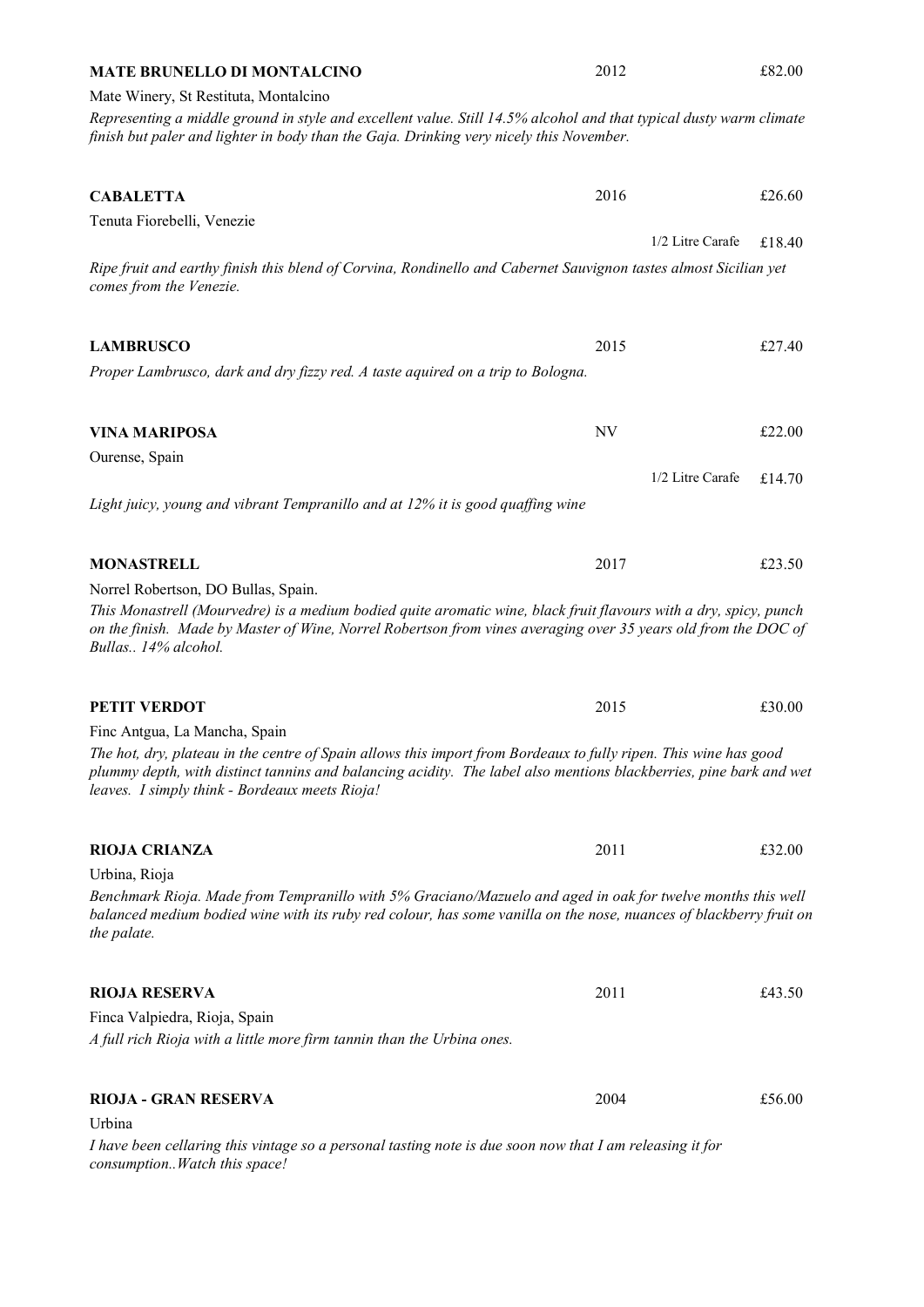| <b>TRE3SMANO</b>                                                                                                                                                                                        | 2015 | £84.00 |
|---------------------------------------------------------------------------------------------------------------------------------------------------------------------------------------------------------|------|--------|
| Bodegas Lagar de Proventus, Ribera del Duero, Spain                                                                                                                                                     |      |        |
| Thick dark and delicious. 100% Tempranillo.                                                                                                                                                             |      |        |
| <b>FETEASCA NEAGRA &amp; CABERNET FRANC</b>                                                                                                                                                             | 2015 | £34.20 |
| Ballageza Winery, Romania                                                                                                                                                                               |      |        |
| Spicy, dry and mainly savoury with notes of black fruit. This is a relatively light but with 14.5% alcohol there is a<br>decided kick to it!                                                            |      |        |
| <b>TERRA D'ALTER Zero SO2</b>                                                                                                                                                                           | 2017 | £26.00 |
| Alentejandro, Portugal                                                                                                                                                                                  |      |        |
| Easy-drinking, warm ripe fruit with a light balancing acidity. Aragonez is more familiar under the Spanish name<br>Tempranillo. No sulphites were added from vinyard to early bottling.                 |      |        |
| <b>KADARKA - BONSAI</b>                                                                                                                                                                                 | 2016 | £32.00 |
| Peter Vida, Szekszard, Hungary                                                                                                                                                                          |      |        |
| Pale in colour, this wine is similar to a French Pinot Noir in essence: medium bodied, gentle tannins and lightly<br>spicy aromas. 12.5% alcohol.                                                       |      |        |
| <b>PINOT NOIR - Graubunden</b>                                                                                                                                                                          | 2012 | £56.00 |
| Cicero Weinbau, Zizers, Switzerland                                                                                                                                                                     |      |        |
| I don't believe you will find a better example of Alpine Pinot Noir!                                                                                                                                    |      |        |
| <b>ZWEIGELT - PINOT NOIR</b>                                                                                                                                                                            | 2018 | £29.50 |
| R&A Pfaffl, Vienna, Austria                                                                                                                                                                             |      |        |
| Interesting combination of the red fruit and violet notes of Pinot Noir and the more robust plummy fruit and hint of<br>spice of the Zweigelt. Actually quite similar to the Henry of Pelham Baco Noir. |      |        |
| <b>KAYRA RED</b>                                                                                                                                                                                        | 2016 | £29.00 |
| Kayra Vinyards, Anatolia, Turkey                                                                                                                                                                        |      |        |
| Kalecik Karasi grape. Light bodied, notes of dark berries, dry and savoury flavour. 13.5% alcohol                                                                                                       |      |        |
| <b>CHATEAU RED</b>                                                                                                                                                                                      | 2016 | £34.00 |
| Ch Ksara, Bekaa Valley, Lebanon                                                                                                                                                                         |      |        |
| Cabernet Sauvignon 60%, Merlot 30% and Petit Verdot 10%. Fruity notes of raspberry, blackcurrant and vanilla,                                                                                           |      |        |

some spice and leather. Very satisfying, with obvious French influence.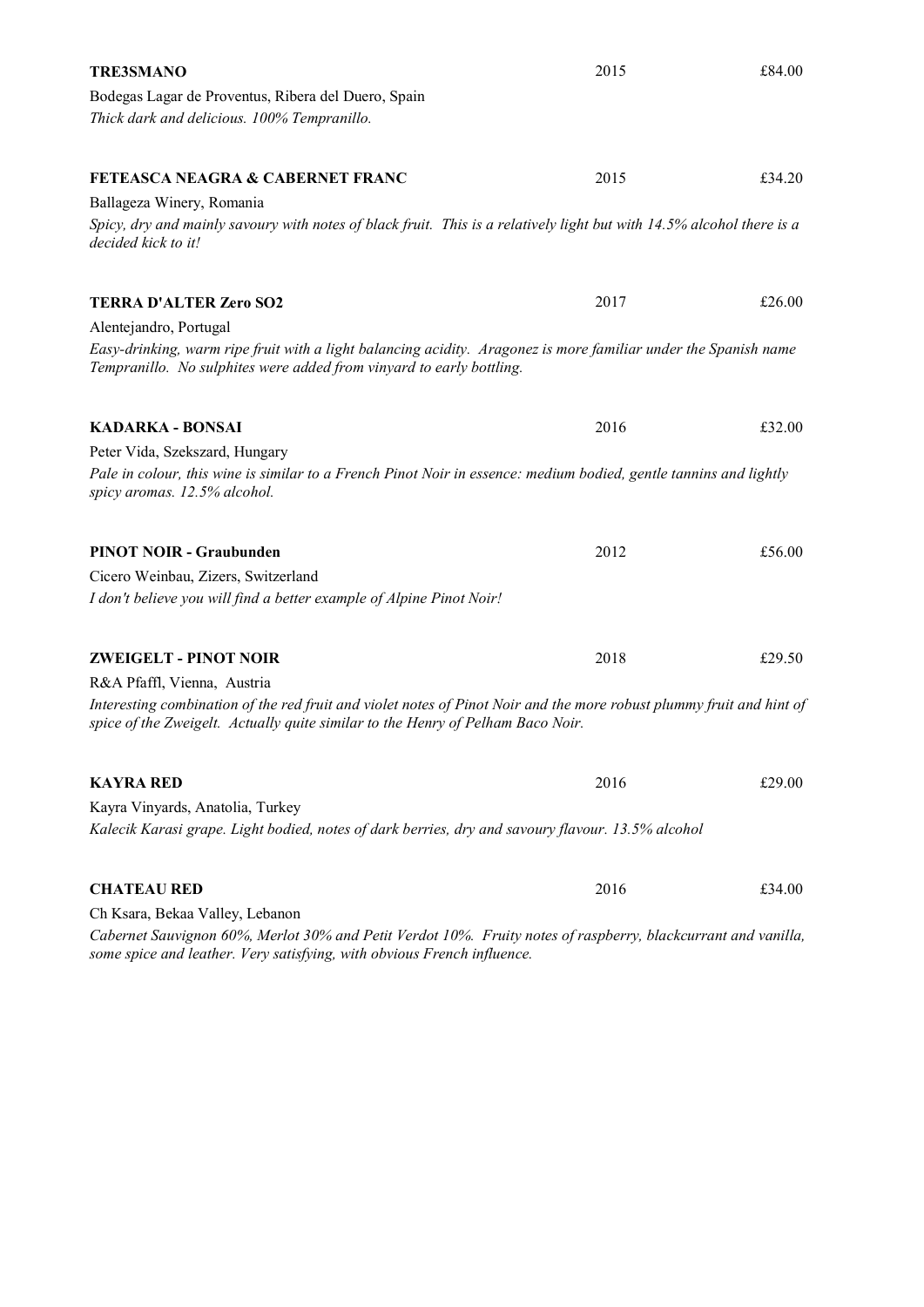

All our wines are personally chosen by Michael and Lucy Hjort

### New World Red

#### Australian and New Zealand Red

| <b>BOUNDRY LINE SHIRAZ</b>                                                                                                                                                                          | 2017 | £22.50 |
|-----------------------------------------------------------------------------------------------------------------------------------------------------------------------------------------------------|------|--------|
| Benchmark light quaffing Shiraz                                                                                                                                                                     |      |        |
| <b>CHALK HILLS SANGIOVESE</b>                                                                                                                                                                       | 2013 | £43.00 |
| Chalk Hill, McClaren Vale, South Australia                                                                                                                                                          |      |        |
| Ripe fruit with subtle but unmistakable cherry and earthy notes. Aussie Chianti aged to perfection. Bin End                                                                                         |      |        |
| <b>CHALK HILLS BARBERA</b>                                                                                                                                                                          | 2016 | £37.00 |
| Chalk Hills Winery, Mclaren Vale, Australia                                                                                                                                                         |      |        |
| Great New World Barbera, medium bodied with distinct red cherry fruit and a lenghty finish.                                                                                                         |      |        |
| <b>BUSH VINE GRENACHE</b>                                                                                                                                                                           | 2017 | £36.00 |
| Chapel Hill, McClaren Vale, Australia                                                                                                                                                               |      |        |
| <b>FOUNDERS BLOCK CABERNET SAUVIGNON</b>                                                                                                                                                            | 2016 | £29.00 |
| Katnook Estate, Coonawarra, Australia                                                                                                                                                               |      |        |
|                                                                                                                                                                                                     | Half | £15.50 |
| Katnook Estate, Coonawarra, Australia                                                                                                                                                               |      |        |
| Ripe plum, a hint of mint and a short time on oak all add up to a smooth satisfying rounded wine with well-<br>integrated tannins and a long finish.                                                |      |        |
| <b>MENAGE A NOIR</b>                                                                                                                                                                                | 2015 | £38.00 |
| Lethbridge Vinyards, Geelong, Victoria Australia                                                                                                                                                    |      |        |
| This wine typifies the best of Aussie Pinot Noir - pronounced fruit and almost eucalyptus undertones on the nose,<br>fruit and some soft tannins follow through on the palate.                      |      |        |
| <b>BAROSSA SHIRAZ RESERVE</b>                                                                                                                                                                       | 2019 | £32.00 |
| Berton Vinyards, NSW, Australia                                                                                                                                                                     |      |        |
| A generously built Shiraz with a nose of blackberry, white pepper and vanilla. It is velvety smooth with soft tannins.<br>A fleshy mid palate of ripe fruit and a satisfying finish. 14.5% alcohol. |      |        |
| <b>COONAWARRA CABERNET SAUVIGNON</b>                                                                                                                                                                | 2017 | £38.50 |
| <b>Berton Vinyards</b>                                                                                                                                                                              |      |        |

Robust, rich and concentrated Cabernet.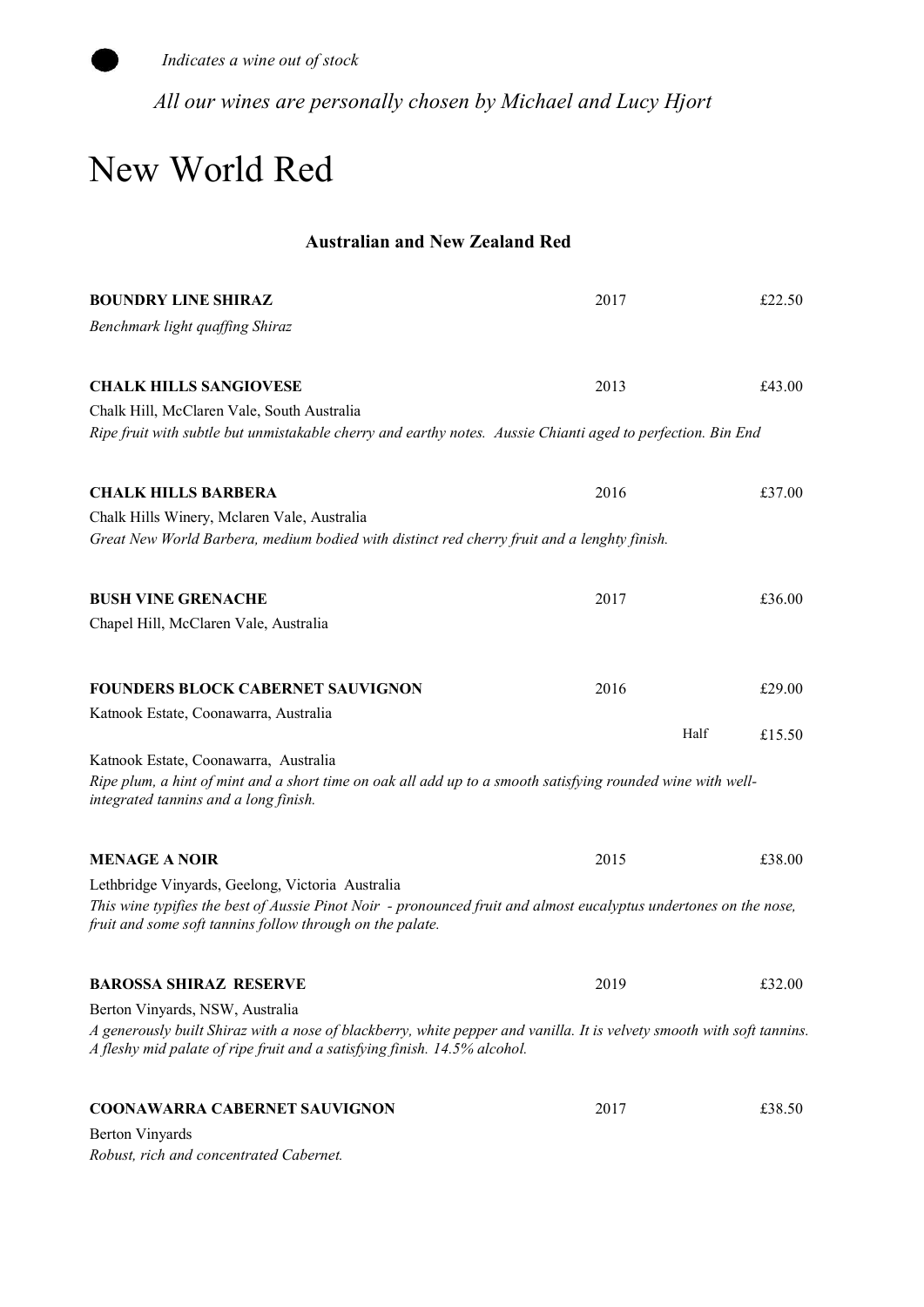| Esk Valley Estate, New Zealand<br>A good concentration of soft red fruit and gentle spice. A well-balanced Pinot from the Esk Estate's Marlborough<br><i>vinyards.</i>                                                        |      |        |
|-------------------------------------------------------------------------------------------------------------------------------------------------------------------------------------------------------------------------------|------|--------|
| <b>ARCHANGEL PINOT NOIR</b>                                                                                                                                                                                                   | 2012 | £42.00 |
| Archangel Winery, Central Otago, New Zealand                                                                                                                                                                                  |      |        |
| This is a rich Pinot, earthy wine with red fruit and subtle spice and herb nuances. Cental Otago has a similar<br>climate to Burgundy and this shows in the bottle.                                                           |      |        |
| VIDAL RESERVE SYRAH - GIMBLETT GRAVELS                                                                                                                                                                                        | 2016 | £30.00 |
| Vidal Winery, Hawkes Bay, New Zealand                                                                                                                                                                                         |      |        |
| Fruity with distinct black pepper, ripe cherry and some floral aromas are supported by 'finely textured tannins' to<br>make this a very nice drink, more subtle than the Southern Hemisphere Aussie style we are all used to. |      |        |
| <b>MERLOT/CABERNET/MALBEC - WINEMAKERS RESERVE</b>                                                                                                                                                                            | 2013 | £45.00 |

MARLBOROUGH PINOT NOIR

2015 £29.50

Esk Valley, Gimblett Gravels, Hawkes Bay, New Zealand This taste like a rich combination of right and left bank Bordeaux! Quite powerful with plenty of fruit and firm tannins.

#### Other New World Red

| <b>BACO NOIR</b>                                                                                              | 2017 | £34.00 |  |
|---------------------------------------------------------------------------------------------------------------|------|--------|--|
| Henry of Pelham Estate, Ontario, Canada                                                                       |      |        |  |
| Deeply coloured, ripe fruit and sweet and sour notes make this an unusual wine.                               |      |        |  |
|                                                                                                               |      |        |  |
| <b>OLD VINE ZINFANDEL</b>                                                                                     | 2015 | £28.50 |  |
| Maggio Vinyards, Lodi, California                                                                             |      |        |  |
| Good ripe fruit and typical violet on the nose, with some tannins to give backbone.                           |      |        |  |
|                                                                                                               |      |        |  |
| <b>LYTON SPRINGS ZINFANDEL</b>                                                                                | 2012 | £98.60 |  |
| California                                                                                                    |      |        |  |
| A blend of Zinfandel with 21% Petit Syrah, 6% Carignan, and 3% Mourvedre from the prestigious Ridge Vinyards. |      |        |  |
| This is a wine with depth and structure - and a faithfull following. Supplies are strictly rationed!          |      |        |  |
|                                                                                                               |      |        |  |
| <b>SYRAH GRAN RESERVA</b>                                                                                     | 2017 | £28.60 |  |
| Vina Echeverria, Maipo Valley, Chile                                                                          |      |        |  |
| Aromatic, with undertones of earthy black pepper and a little tar, typical Syrah character.                   |      |        |  |
|                                                                                                               |      |        |  |
| <b>MERLOT</b>                                                                                                 | 2019 | £26.00 |  |
| Vina Echeverria, Curico Valley, Chile                                                                         |      |        |  |
| Fruity, juicy with satisfying notes of black pepper and dried fruits on the finish.                           |      |        |  |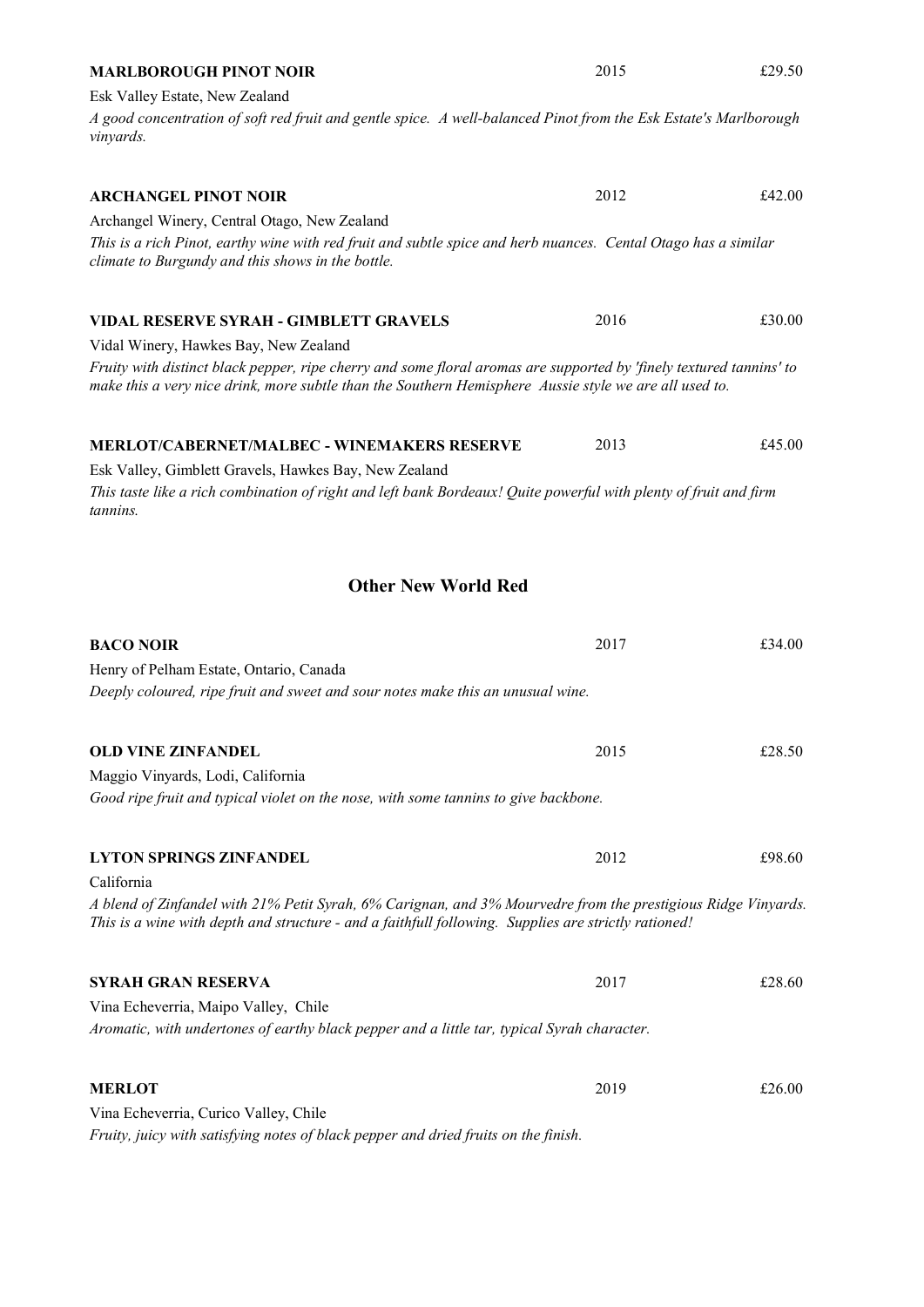| <b>MALBEC 'La Colonia'</b>                                                                                                                                                                                                              | 2020 |      | £26.50 |
|-----------------------------------------------------------------------------------------------------------------------------------------------------------------------------------------------------------------------------------------|------|------|--------|
| Norton Estate, Mendoza, Argentina                                                                                                                                                                                                       |      |      |        |
| Crowd pleasing, young juicy malbec from a well known producer. Very moreish!                                                                                                                                                            |      |      |        |
| <b>MALBEC Los Heraldos</b>                                                                                                                                                                                                              | 2019 |      | £29.00 |
| Mendoza, Argentina                                                                                                                                                                                                                      |      |      |        |
|                                                                                                                                                                                                                                         | 2018 | Half | £15.00 |
| Rich dark Malbec, briefly oaked.                                                                                                                                                                                                        |      |      |        |
| <b>LOTTE NEGRO - Malbec-Cabernet Franc</b>                                                                                                                                                                                              | 2017 |      | £58.00 |
| Norton Estate, Uco Valley, Argentina                                                                                                                                                                                                    |      |      |        |
| Limited production from a single vinyard in the Norton stable.                                                                                                                                                                          |      |      |        |
| <b>PINOT NOIR Reserve</b>                                                                                                                                                                                                               | 2018 |      | £29.50 |
| Echeverria, Chile                                                                                                                                                                                                                       |      |      |        |
| Smooth, balanced Pinot from my favourite Chilean producer.                                                                                                                                                                              |      |      |        |
| <b>GRAND MALBEC</b>                                                                                                                                                                                                                     | 2017 |      | £49.00 |
| Piattelli Vinyards, Cafayate Valley, Argentina                                                                                                                                                                                          |      |      |        |
| Complex Malbec from a high altitude vinyard. Dark rich damson and blueberry fruit. The depth of flavour off-set<br>by integrated tannins and good acidity - 18 months on French and American oak imbues vanilla and smoke to the<br>mix |      |      |        |
| <b>DECERO CABERNET SAUVIGNON</b>                                                                                                                                                                                                        | 2015 |      | £30.00 |
| Remolinas Vinyard, Mendoza, Argentina                                                                                                                                                                                                   |      |      |        |
| Deep, dark aromatic Cabernet. Powerful at 14.5% alcohol, but still well balanced.                                                                                                                                                       |      |      |        |
| <b>PINOTAGE</b>                                                                                                                                                                                                                         | 2019 |      | £25.50 |
| Franschoek, South Africa                                                                                                                                                                                                                |      |      |        |
| This is a pleasing Pinotage, subtly perfumed, round and soft.                                                                                                                                                                           |      |      |        |
| VIERKOPPEN CABERNET SAUVIGNON - THE BASKET CASE                                                                                                                                                                                         | 2015 |      | £34.00 |
| Briscoe Family Vinyards, South Africa                                                                                                                                                                                                   |      |      |        |
| Quirky new name for a good flavoursome vintage of Vierkoppen Cabernet Sauvignon.                                                                                                                                                        |      |      |        |
| <b>CABERNET FRANC</b>                                                                                                                                                                                                                   | 2016 |      | £58.00 |
| Mulderbosch, Stellenbosch, South Africa                                                                                                                                                                                                 |      |      |        |
| An inrense and richly flavoured Cabernet Franc - still with tannins a little too powerful for my taste as at June<br>2020, but very promising.                                                                                          |      |      |        |
| <b>FRATELLI SANGIOVESE</b>                                                                                                                                                                                                              | 2016 |      | £30.00 |
| India                                                                                                                                                                                                                                   |      |      |        |

'Chianti' from the Indian/Italian collaboration. Interesting 'sandalwood' element to the nose and palate.